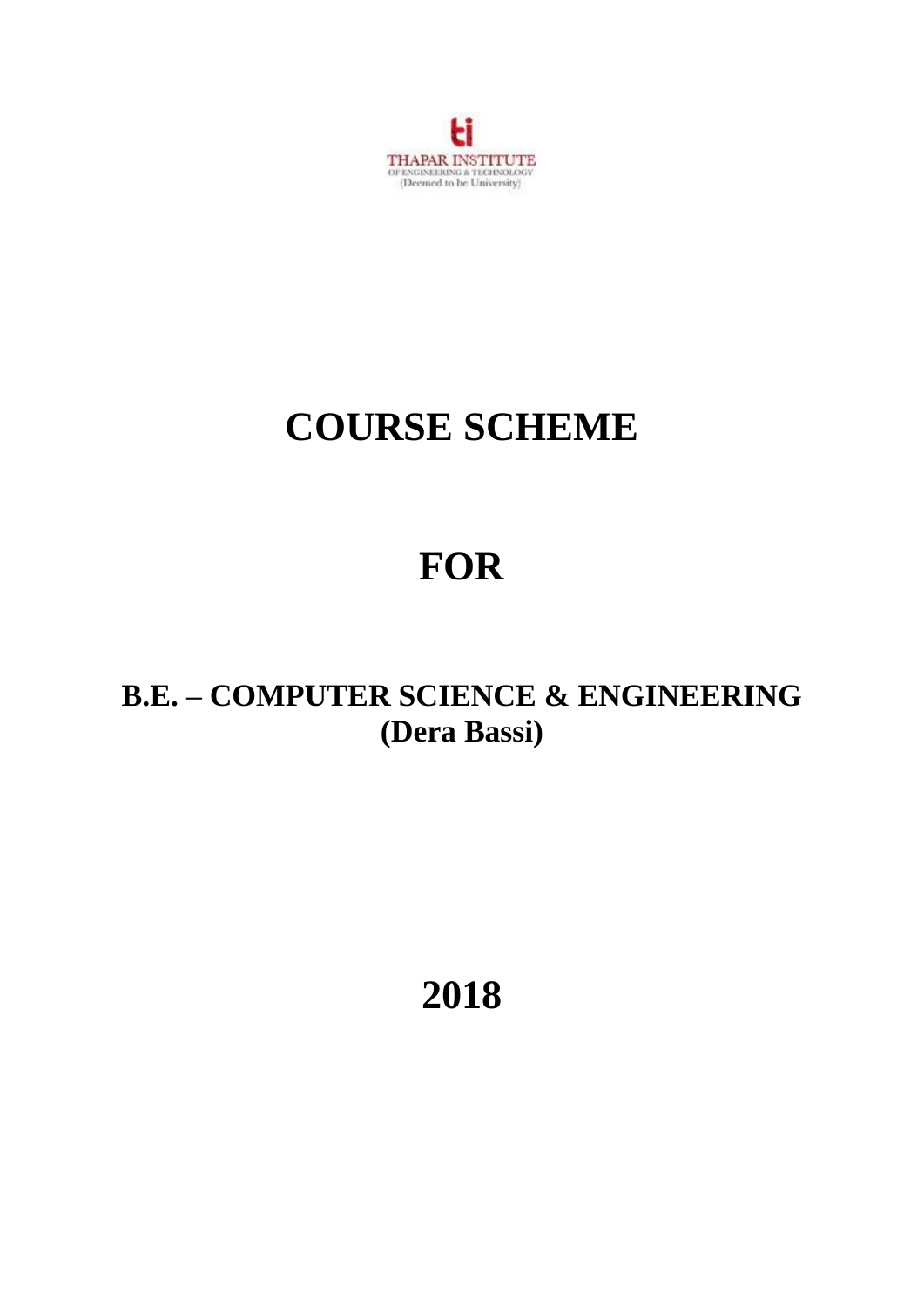| <b>First Semester</b>                                                              |                                 |                                               |               |          |                |     |  |
|------------------------------------------------------------------------------------|---------------------------------|-----------------------------------------------|---------------|----------|----------------|-----|--|
| S.<br><b>Course</b><br><b>Course Title</b><br>Т<br>P<br>Ι.<br><b>Number</b><br>No. |                                 |                                               |               |          | $C_{\Gamma}$   |     |  |
|                                                                                    |                                 | <b>APPLIED PHYSICS</b>                        | 3             |          | 2              | 4.5 |  |
| $\overline{2}$                                                                     |                                 | <b>COMPUTER PROGRAMMING - I</b>               | $\mathcal{R}$ | $\Omega$ | $\overline{2}$ | 4.0 |  |
| 3                                                                                  |                                 | ELECTRICAL & ELECTRONIC<br><b>ENGINEERING</b> | 3             |          | $\overline{2}$ | 4.5 |  |
| $\overline{4}$                                                                     |                                 | <b>ENERGY AND ENVIRONMENT *</b>               |               |          |                |     |  |
| 5                                                                                  |                                 | <b>MATHEMATICS-I</b>                          | 3             |          | $\theta$       | 3.5 |  |
| 6                                                                                  |                                 | <b>ENGINEERING DRAWING</b>                    | $\bigcirc$    | 4        | $\Omega$       | 4.0 |  |
|                                                                                    | <b>Total</b><br>14<br>20.5<br>6 |                                               |               |          |                |     |  |

\* Offered via MOOCs

| <b>Second Semester</b> |                                                                 |                                            |                             |          |                |     |  |
|------------------------|-----------------------------------------------------------------|--------------------------------------------|-----------------------------|----------|----------------|-----|--|
| S.<br>No.              | <b>Course</b><br>Т<br><b>Course Title</b><br>L<br><b>Number</b> |                                            |                             |          | P              |     |  |
|                        |                                                                 | <b>APPLIED CHEMISTRY</b>                   | 3                           |          | 2              | 4.5 |  |
| $\overline{2}$         |                                                                 | <b>COMPUTER PROGRAMMING-II</b>             | 3                           | $\Omega$ | 2              | 4.0 |  |
| 3                      |                                                                 | <b>MECHANICS</b>                           | $\overline{2}$              | 1        | 2              | 2.5 |  |
| 4                      |                                                                 | WORKSHOP/MANUFACTURING<br><b>PRACTICES</b> |                             | $\Omega$ | $\overline{4}$ | 3.0 |  |
| 5                      |                                                                 | PROFESSIONAL COMMUNICATION                 | $\mathcal{D}_{\mathcal{L}}$ | $\theta$ | $\overline{2}$ | 3.0 |  |
| 6                      |                                                                 | <b>MATHEMATICS-II</b>                      | 3                           |          | $\Omega$       | 3.5 |  |
|                        | <b>Total</b><br>3<br>12<br>20.5<br>14                           |                                            |                             |          |                |     |  |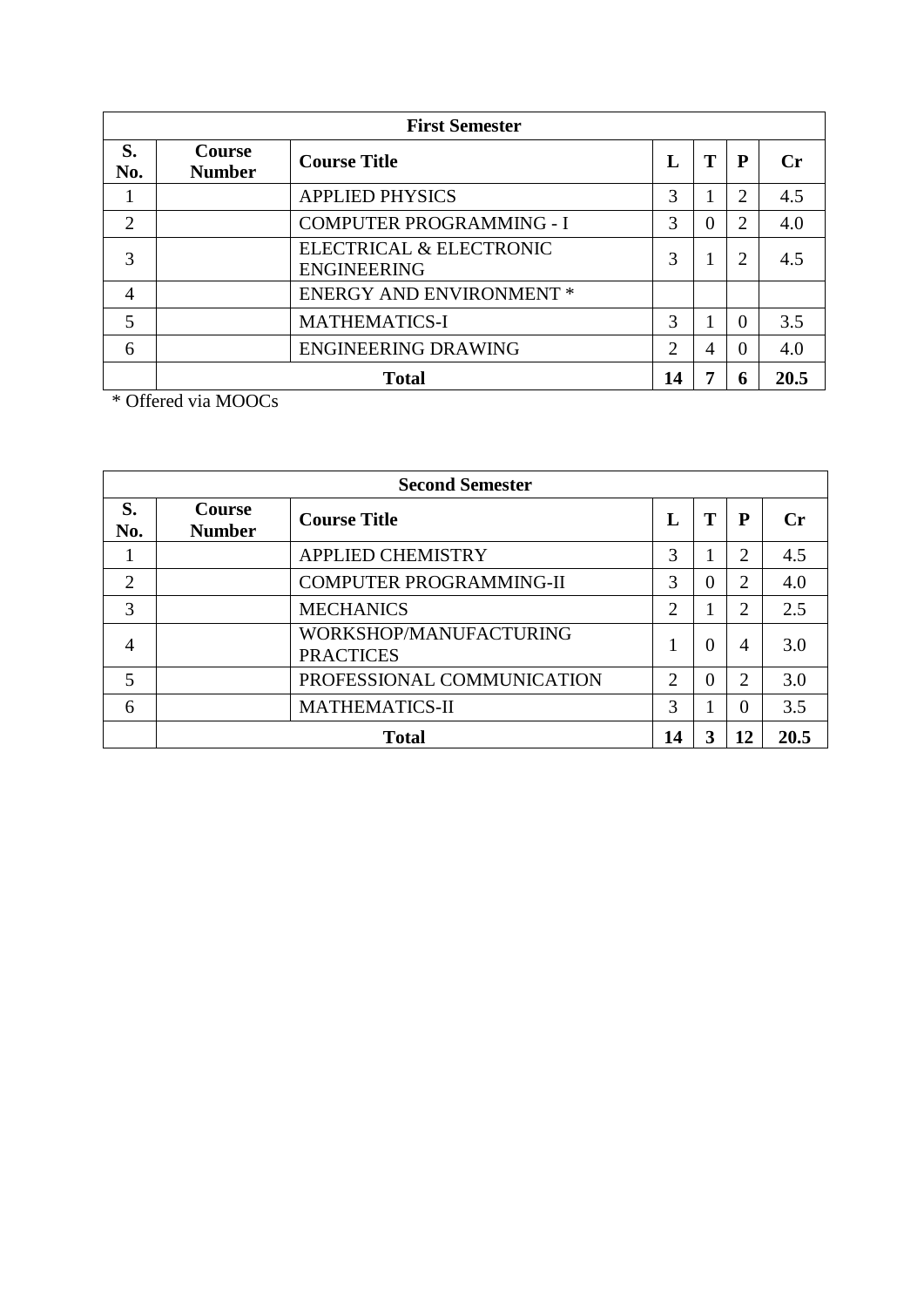#### **APPLIED PHYSICS**

**L T P Cr**

# **3 1 2 4.5**

#### **Prerequisite(s): None**

#### **Course Objectives:**

To introduce students to the basic physical laws of electromagnetic waves, wave optics, lasers, fiber optics and quantum mechanics and, make them aware about their applications. To introduce students about experimental data collection and its interpretation.

**Interaction of Radiation with Matter:** Scalar and vector fields; Gradient, divergence, and curl; Gauss's, Stokes' and Green's theorems; Concept of Displacement current; Maxwell's equations; Electromagnetic wave equations in free space, dielectric and conducting media, skin depth and its application.

**Optics:** *Interference:* Parallel and wedge-shape thin films, Applications as Non-reflecting coatings, Newton rings, Measurement of wavelength and refractive index. *Diffraction:* Single and Double slit diffraction, and Diffraction grating, Applications - Dispersive and Resolving Powers. *Polarization:* Production, detection, Optical and specific rotation, Applications – Anti-glare automobile headlights, Adjustable tint windows.

**Lasers and fiber optics:** Basic concepts, Laser properties, Ruby, He-Ne, and Semiconductor lasers, Introduction of optical fiber, types of optical fibers, acceptance angle, numerical aperture, V-number and losses in fiber. Application of Laser and optical fiber.

**Quantum Mechanics and Engineering Applications:** Wave function, Steady State Schrödinger wave equation, Expectation value, Infinite and finite potential well, Tunneling effect (Qualitative idea), Introduction to low-dimensional systems: quantum well, wire, dot. Density of states in zero-, one-, and two-dimensional systems (qualitatively). Application in Quantum computing.

#### **Laboratory Work:**

- 1 To study induced e.m.f. as a function of velocity of a magnet (verification of Faraday's Law).
- 2 Determination of wavelength of sodium light using Newton's rings method.
- 3 Determination of dispersive power of sodium-D lines using diffraction grating.
- 4 Determination of specific rotation of cane sugar solution.
- 5 Study and proof of Malus-law in polarization.
- 6 Determination of beam divergence and beam intensity of a given laser.
- 7 Determination of acceptance angle and numerical aperture of a given optical fiber.
- 8 Determination of displacement and conducting currents through a dielectric.
- 9 Determination of Planck's constant.

**Micro project:** Students will be given physics-based projects/assignments.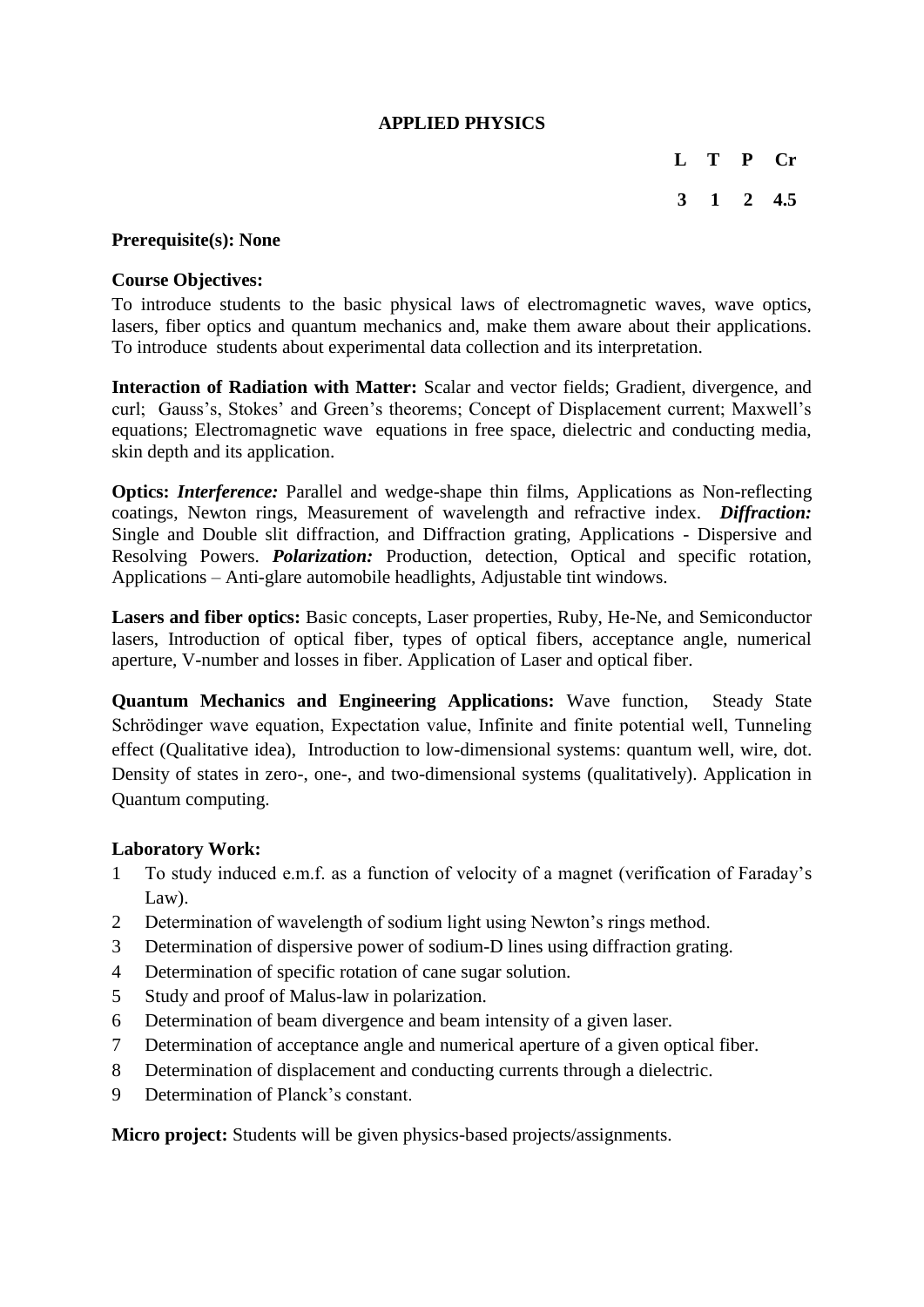#### **Course Learning Outcomes:**

Upon completion of this course, students will be able to develop comprehensive, qualitative and analytical understanding of

- 1. Maxwell's equations and propagation of electromagnetic waves in different medium.
- 2. Interference, diffraction and polarization of light.
- 3. Principle, properties and applications of Lasers and optical fibers.
- 4. Concept of wave function, physical significance and its applications to quantum mechanical problems.
- 5. Interpretation of experimental data along with error analysis.

# *Text Books*

- *1 Griffiths, D.J., Introduction to Electrodynamics, Prentice Hall of India (1999) 3rd ed.*
- 2 *Jenkins, F.A. and White, H.E., Fundamentals of Optics, McGraw Hill (2001) 4th ed.*
- *3 Ghatak A. and Thyagarajan K., Fiber Optics and Lasers, Macmillan India Limited (2006).*
- *4 Beiser, A., Concept of Modern Physics, Tata McGraw Hill (2007) 6th ed.*
- *5 Poole, C. P. and Owens, F. J., Introduction to nanotechnology, John Wiley &Sons(2003)*

# *Reference Books*

- *1 Wehr, M.R, Richards, J.A., Adair, T.W., Physics of The Atom, Narosa Publishing House (1990) 4th ed.*
- *2 Keiser G., Optical Fiber Communications, Tata McGraw Hill (2013) 5th ed.*
- *3 Verma, N.K., Physics for Engineers, Prentice Hall of India (2014)1st ed.*
- 4 *Pedrotti, Frank L., Pedrotti, Leno S., and Pedrotti, Leno M., Introduction to Optics, Pearson Prentice HallTM (2008) 3rd ed.*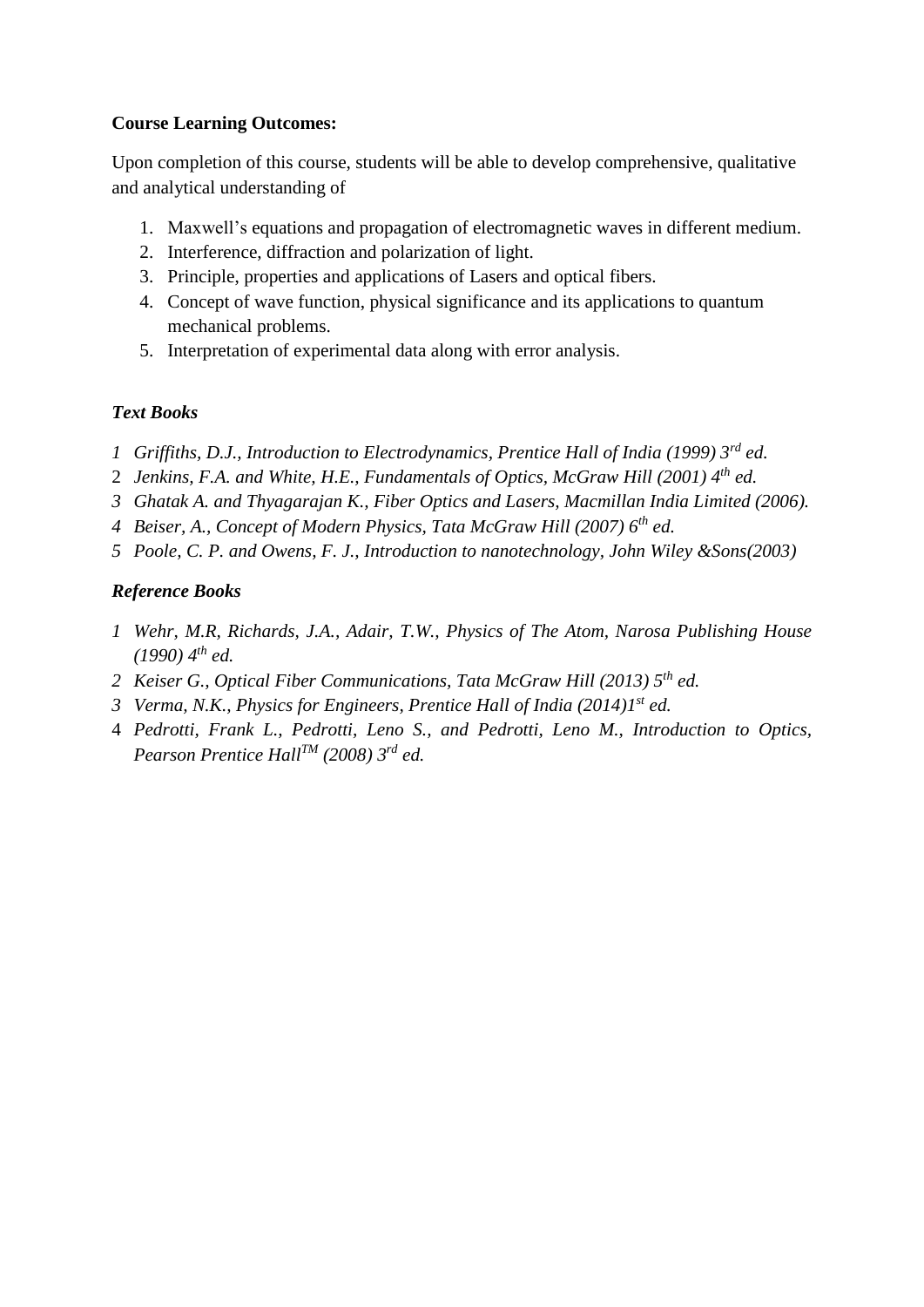# **COMPUTER PROGRAMMING – I**

# **L T P Cr 3 0 2 4.0**

**Course objective:** This course is designed to explore computing and to show students the art of computer programming. Students will learn some of the design principles for writing good programs.

**Computers Fundamentals:** Classification of Computers, Application of Computers, Basic organization of computer, Input and Output Devices, Binary Number System, Computer memory, ComputerSoftware.

**Algorithms and Programming Languages:** Algorithm, Flowcharts, Pseudocode, Generation of Programming Languages.

**C Language:** Structure of C Program, Life Cycle of Program from Source code to Executable, Compiling and Executing C Code, Keywords, Identifiers, Primitive Data types in C, variables, constants, input/output statements in C, operators, type conversion and type casting. Conditional branching statements, iterative statements, nested loops, break and continue statements.

Functions: Declaration, Definition, Call and return, Call by value, Call by reference, showcase stack usage with help of debugger, Scope of variables, Storage classes, Recursive functions, Recursion vs Iteration.

**Arrays, Strings and Pointers:** One-dimensional, Two-dimensional and Multidimensional arrays, operations on array: traversal, insertion, deletion, merging and searching, Inter-function communication via arrays: passing a row, passing the entire array, matrices. Reading, writing and manipulating Strings, Understanding computer memory, accessing via pointers, pointers to arrays, dynamic allocation, drawback ofpointers.

**Linear and Non-Linear Data Structures:** Linked lists, stacks and queues.

**Laboratory work:** To implement Programs for various kinds of programming constructs in C Language.

#### **Course learning outcomes (CLOs):**

On completion of this course, the students will be able to

- 1. Comprehend concepts related to computer hardware and software, draw flowcharts and writealgorithm/pseudocode.
- 2. Write, compile and debug programs in C language, use different data types, operators and console I/O function in a computerprogram.
- 3. Design programs involving decision control statements, loop control statements, case control structures, arrays, strings, pointers, functions and implement the dynamics of memory by the use ofpointers.
- 4. Comprehend the concepts of linear and Non-Linear data structures by implementing linked lists, stacks andqueues.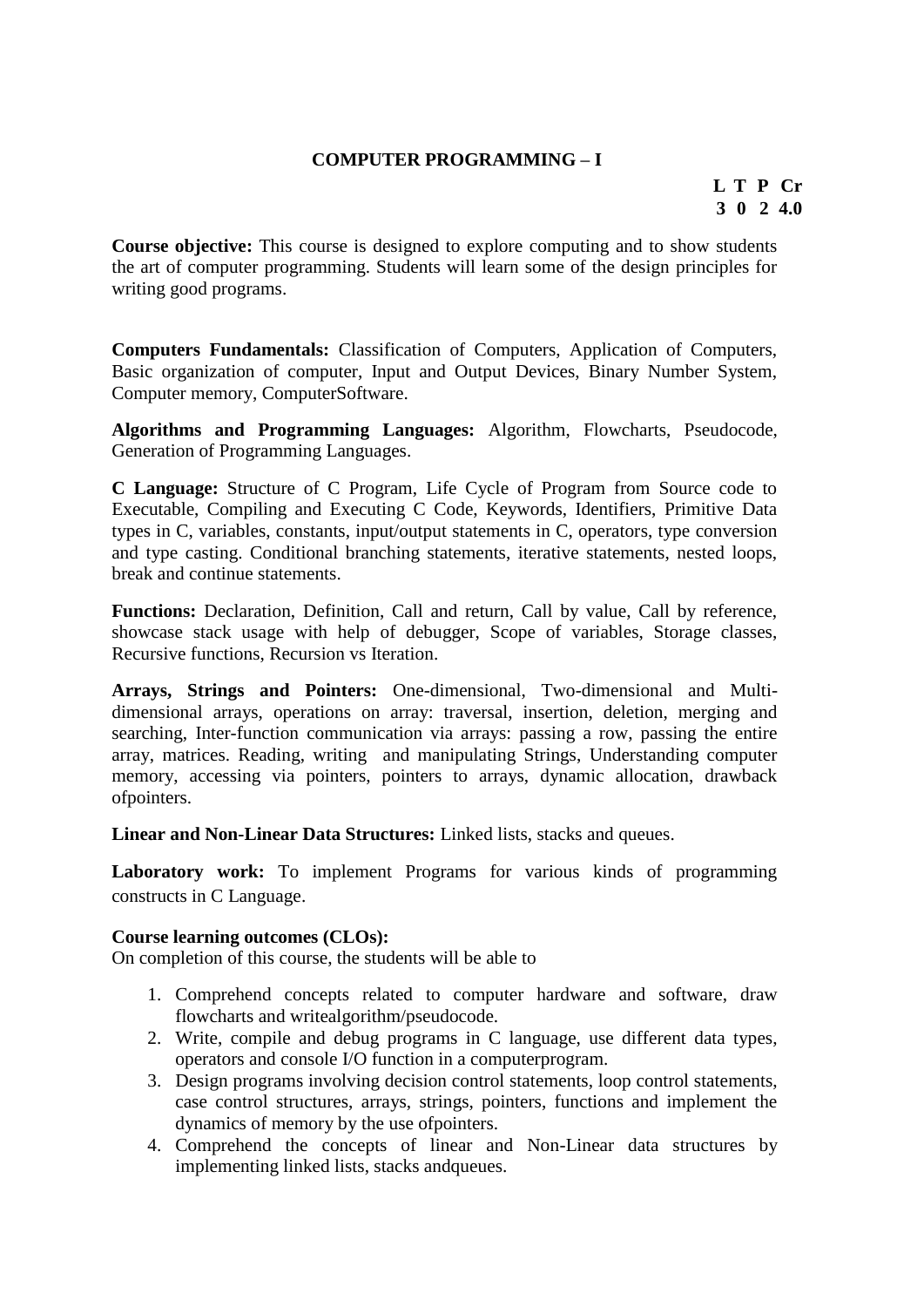| S.No.   Evaluation Elements                            | Weightage |
|--------------------------------------------------------|-----------|
|                                                        | (%        |
| <b>MST</b>                                             | 20        |
| <b>EST</b>                                             | 45        |
| Sessionals (Assignments/Projects/Tutorials/Quizzes/Lab | 35        |
| Evaluations)                                           |           |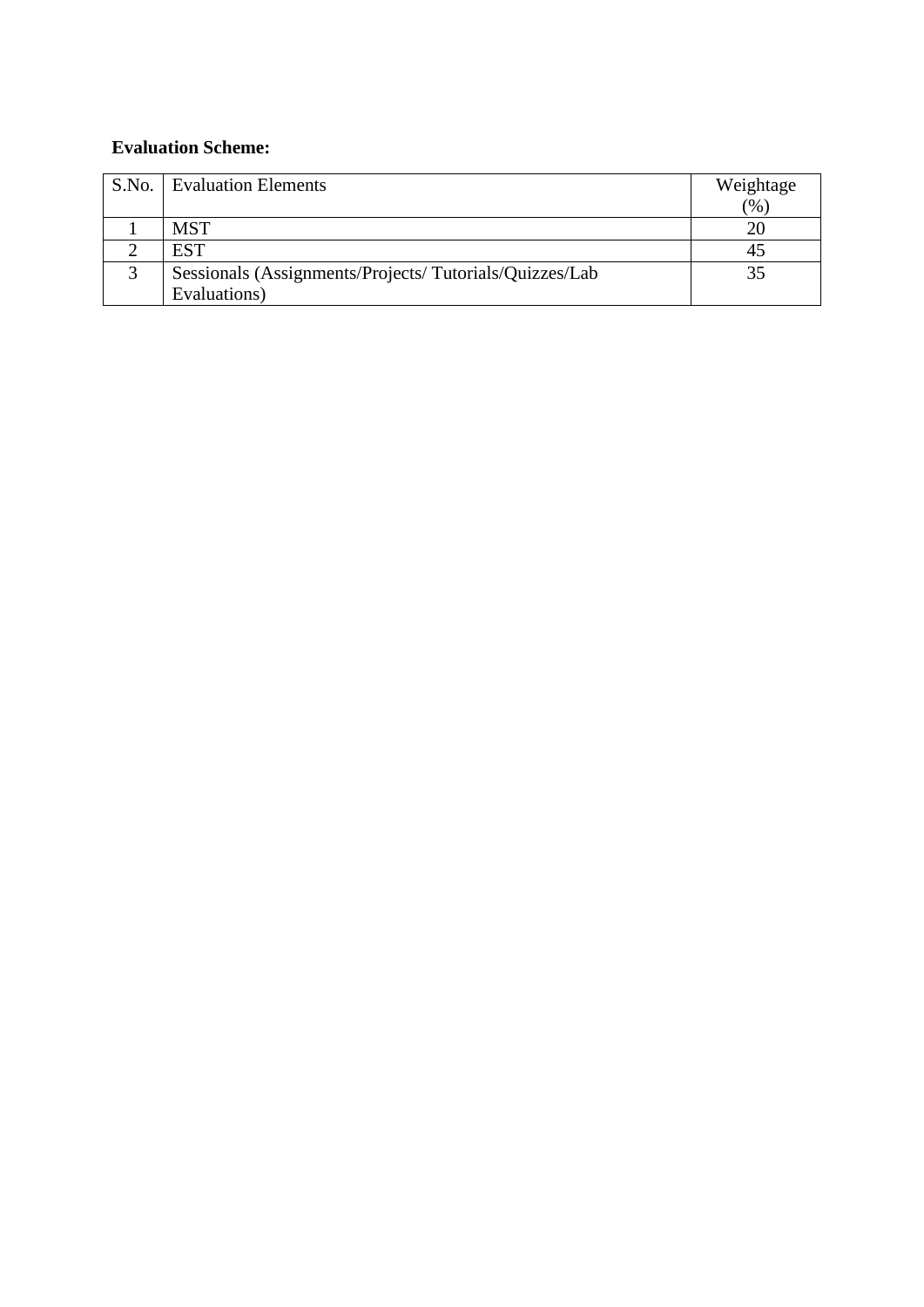# **ELECTRICAL ENGINEERING**

**L T P Cr 3 0 2 4.0**

**Course Objective:** To introduce the concepts of DC and AC circuits. To make the students understand the concepts and working of single-phase transformers, electrical machines and power converters. To provide an overview of electronic devices components.

**DC Circuits**: Kirchhoff's voltage and current laws; power dissipation; Voltage source and current source; Mesh and Nodal analysis; Star-delta transformation; Superposition theorem; Thevenin's theorem; Norton's theorem; Maximum power transfer theorem; Transient response of series RL and RC circuits.

**AC Circuits:** Sinusoidal sources, RC, RL and RLC circuits; Concept of Phasors, Phasor representation of circuit elements; Complex notation representation; Single phase AC Series and parallel circuits; power dissipation in ac circuits; power factor correction; Resonance in series and parallel circuits; Balanced 3-phase circuit - voltage, current and power relations; 3phase power measurement.

**Single Phase Transformers:** Magnetic materials; B-H characteristics; Electromagnetic induction; Constructional features of transformer; Operating principle and applications; Equivalent circuit, phasor analysis and calculation of performance indices.

**Electrical Machines:** Generation of rotating magnetic fields; Construction and working of three-phase induction motor; Significance of torque-slip characteristics; Working of singlephase induction motor; Types of single-phase induction motor; DC motor operating principle, construction, energy transfer, speed-torque relationship; DC generator operating principle, reversal of energy transfer, applications.

**Electronic Devices:** Semiconductor diode, equivalents circuits**,** load line analysis; Diode as a switch and rectifier; Breakdown Mechanisms, Zener diode-operation and applications; Optoelectronic devices, Silicon controlled rectifier- operation, construction, characteristics; Bipolar junction transistor-construction, operation, amplifying action; Field effect transistorconstruction, characteristics of Junction FET.

**Power Converters:** DC-DC buck and boost converters, duty ratio control, Single-phase and three-phase voltage source inverters.

Laboratory Work: Network laws and theorems, Measurement of R,L,C parameters, A.C. series and parallel circuits, Measurement of power in 3 phase circuits, Open circuit and short circuit tests on single- phase transformer, Starting method of DC machines, Demonstration of cut-set sections of DC machines and Induction motor, BJT Characteristics, Rectifier circuit.

#### **Course Learning Outcome (CLO):**

After the completion of the course the students will be able to:

• Apply networks laws and theorems to solve electric circuits.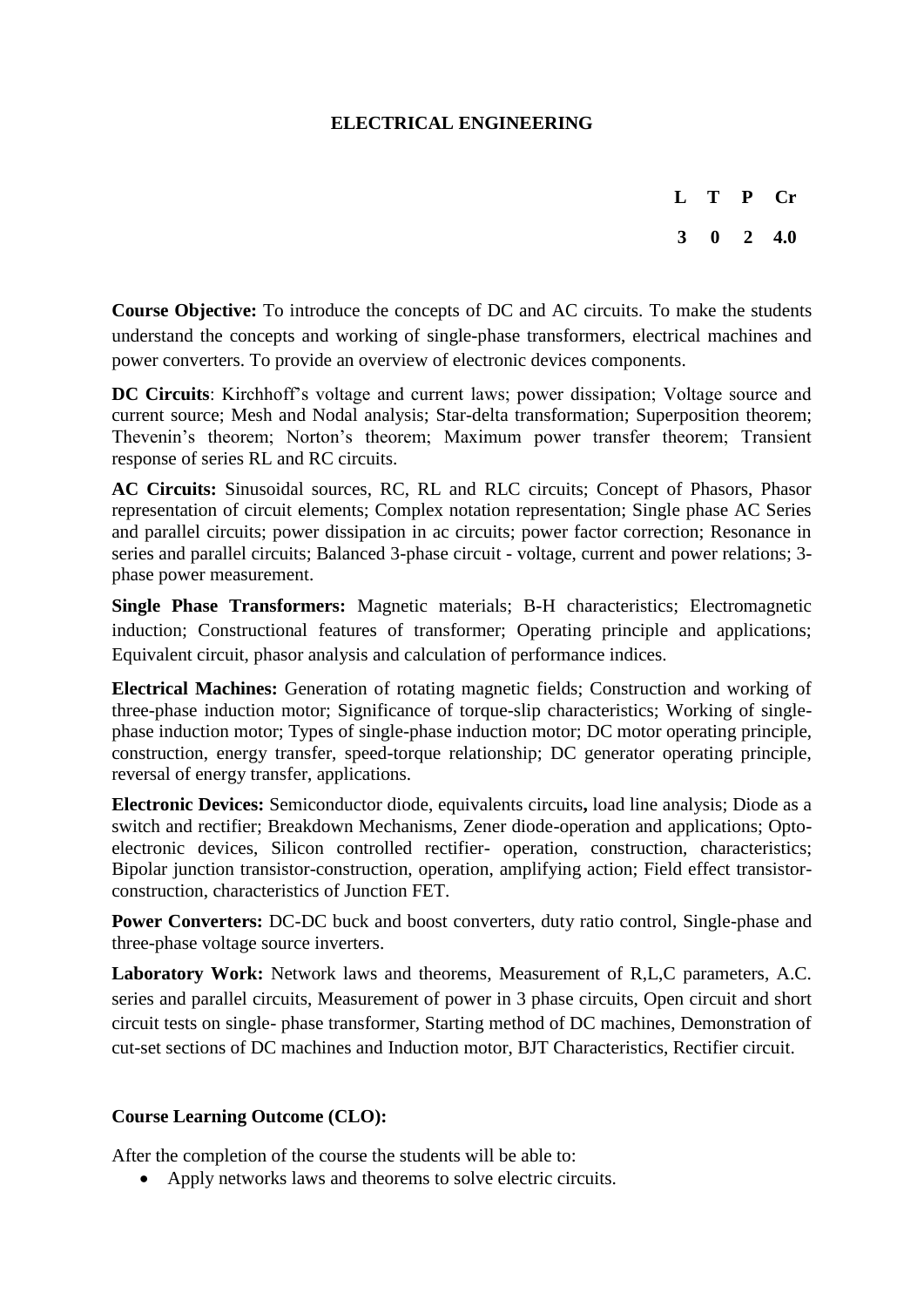- Analyze transient and steady state response of DC circuits.
- Signify AC quantities through phasor and compute AC system behaviour during steady state.
- Explain and analyse the behaviour of transformer.
- Elucidate the principle and characteristics of DC and AC machine**.**
- Get an exposure to the working of electronic devices and power electronic converters.

# *Text Books:*

- *1. Hughes, E., Smith, I.M., Hiley, J. and Brown, K., Electrical and Electronic Technology, PHI (2008).*
- *2. Nagrath, I.J. and Kothari, D.P., Basic Electrical Engineering, Tata McGraw Hill (2002).*
- *3. Naidu, M.S. and Kamashaiah, S., Introduction to Electrical Engineering, Tata McGraw Hill (2007)*
- *4. Floyd, Electronic Devices, Pearson Education, (2012).*

#### *Reference Books:*

- *1. Chakraborti, A., Basic Electrical Engineering, Tata McGrawHill (2008).*
- *2. Bimbhra P.S., Power Electronics, Khanna Publishers (2012).*
- 3. *Del Toro, V., Electrical Engineering Fundamentals, Prentice–Hall of India Private* Limited *(2004)*

| S N | <b>Evaluation Elements</b>                                        | Weightage $(\% )$ |
|-----|-------------------------------------------------------------------|-------------------|
|     | <b>MST</b>                                                        | 25                |
|     | <b>EST</b>                                                        | 40                |
|     | Sessional (Assignments/Projects/Tutorials/Quizes/Lab Evaluations) | 35                |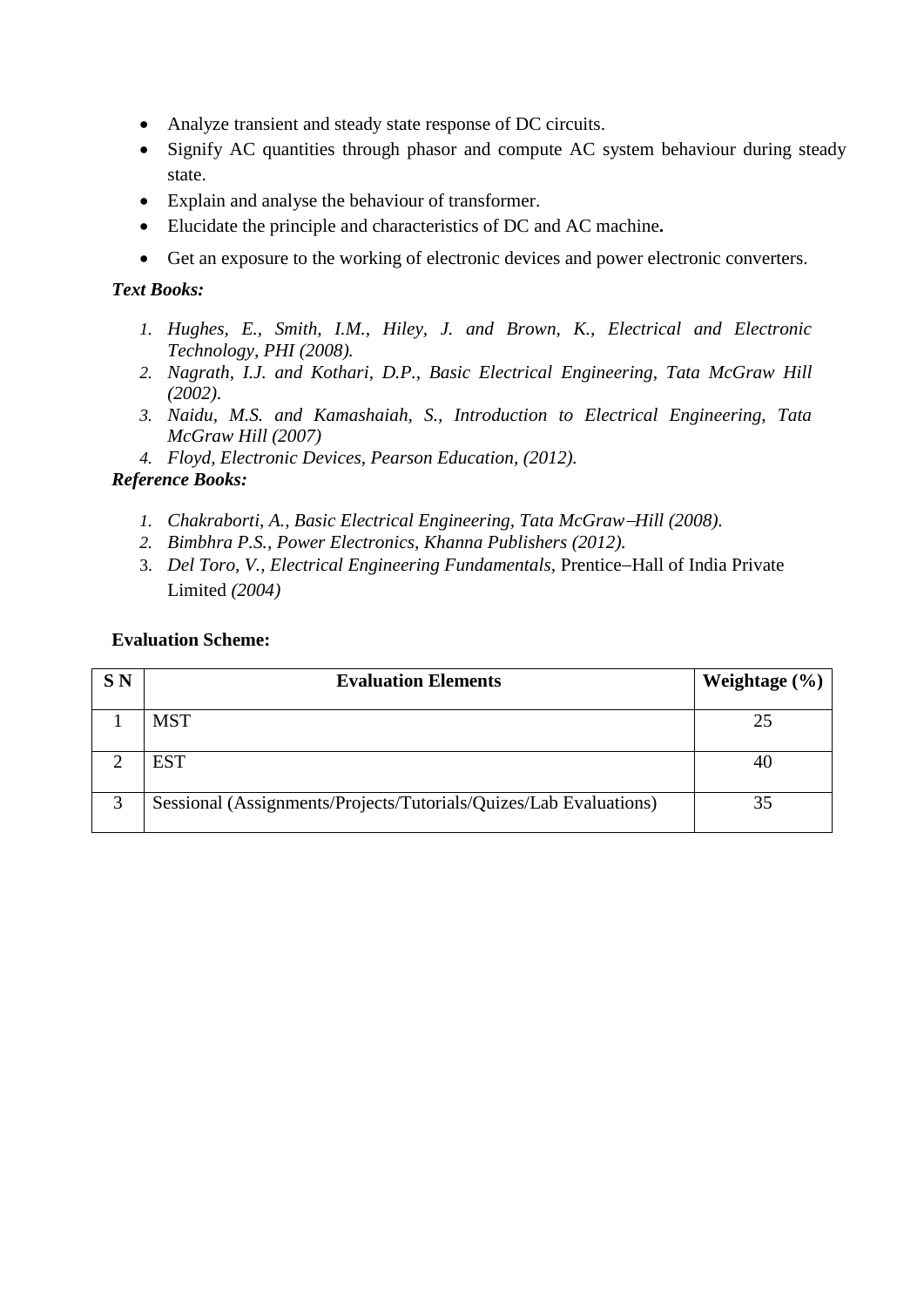# **MATHEMATICS - I**

**L T P Cr**

**3 1 0 3.5**

**Course Objectives**: To provide students with skills and knowledge of differential equations, sequence and series and calculus of several variables which would enable them to devise solutions for given situations they may encounter in their engineering profession.

**Ordinary Differential Equations**: Review of first order differential equations, Exact differential equations, Second and higher order differential equations, Solution techniques using one known solution, Cauchy - Euler equation, Method of undetermined coefficients, Variation of parameters method, Operator method, Engineering applications of differential equations.

**Sequences and Series:** Introduction to sequences and Infinite series, Tests for convergence/divergence, Comparison test, Ratio test, Root test, Integral test, Alternating series, Absolute convergence and Conditional convergence.

**Series Expansions:** Power series, Taylor's and Maclaurin theorem with remainder, Taylor series, Maclaurin Series, Convergence of Taylor series, Error estimates.

Partial Differentiation: Functions of several variables, Limits and continuity, Chain rule, Change of variables, Partial differentiation of implicit functions, Directional derivatives and its properties, Maxima and minima by using second order derivatives and by method of Lagrange's multipliers.

**Multiple Integrals:** Double integral (Cartesian), Change of order of integration in double integral, Polar coordinates, graphing of polar curves, Change of variables (Cartesian to polar), Applications of double integrals to areas and volumes, evaluation of triple integral (Carteasian).

**Course Learning Outcomes:** Upon completion of this course, the students will be able to

- 1. solve the differential equations of first and 2nd order and basic application problems described by these equations.
- 2. determine the convergence/divergence of infinite series, approximation of functions using power and Taylor's series expansion and error estimation.
- 3. To compute the partial derivatives, directional derivatives and their use in finding maxima and minima.
- 4. Evaluate multiple integrals and their applications to engineering problems.

#### **Text Books:**

1) Thomas, G.B. and Finney, R.L., Calculus and Analytic Geometry, Pearson Education  $(2007)$ , 9<sup>th</sup> ed.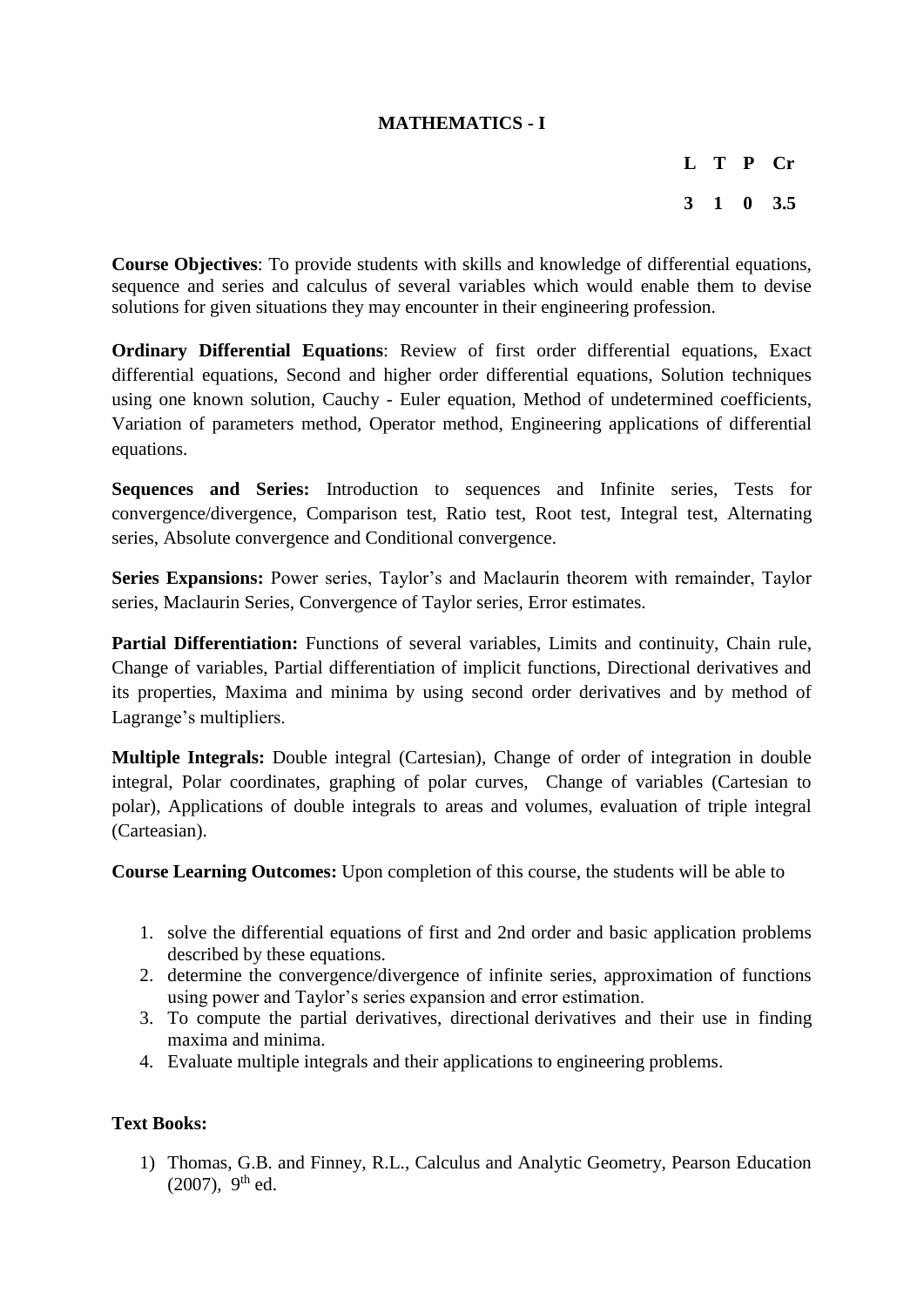2) Stewart James, Essential Calculus; Thomson Publishers (2007), 6<sup>th</sup> ed.

# **Reference Books:**

- 1) Wider David V, Advanced Calculus: Early Transcendentals, Cengage Learning (2007).
- 2) Apostol Tom M, Calculus, Vol I and II, John Wiley (2003).

| Sr.No. | <b>Evaluation Elements</b>                   | Weight age $(\%)$ |
|--------|----------------------------------------------|-------------------|
|        |                                              |                   |
|        | <b>MST</b>                                   | 30                |
|        |                                              |                   |
| 2.     | <b>EST</b>                                   | 45                |
|        |                                              |                   |
| 3.     | Sessionals (May include assignments/quizzes) | 25                |
|        |                                              |                   |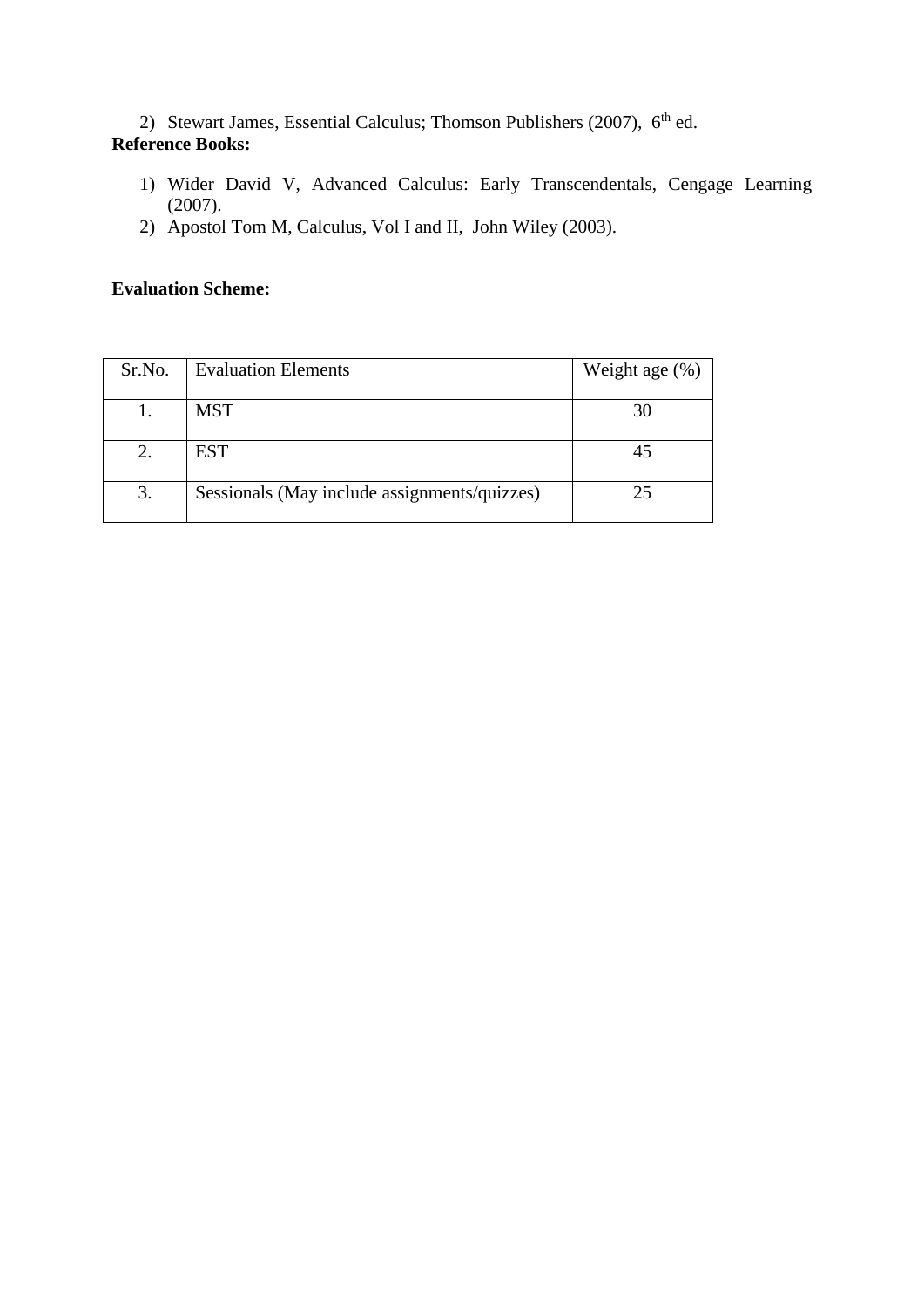# **ENGINEERING DRAWING**

|                     | L T P | $\mathbf{Cr}$ |
|---------------------|-------|---------------|
| $2 \quad 4 \quad 0$ |       | 4.0           |

**Course Objectives:** This module is dedicated to graphics and includes two sections: manual drawing and AutoCAD. This course is aimed at to make the student understand dimensioned projections, learn how to create two-dimensional images of objects using first and third angle orthographic projection as well as isometric, perspective and auxiliary projection, to interpret the meaning and intent of toleranced dimensions and geometric tolerance symbolism and to create and edit drawings using drafting software AutoCAD.

# *Engineering Drawing*

- 1. Introduction
- 2. Orthographic Projection: First angle and third angle projection system
- 3. Isometric Projections
- 4. Auxiliary Projections
- 5. Perspective Projections
- 6. Introduction to Mechanical Drawing
- 7. Sketching engineering objects
- 8. Sections, dimensions and tolerances

# *AutoCAD*

- 1. Management of screen menus commands
- 2. Introduction to drawing entities
- 3. Co-ordinate systems: Cartesian, polar and relative coordinates
- 4. Drawing limits, units of measurement and scale
- 5. Layering: organizing and maintaining the integrity of drawings
- 6. Design of prototype drawings as templates.
- 7. Editing/modifying drawing entities: selection of objects, object snap modes, editing commands,
- 8. Dimensioning: use of annotations, dimension types, properties and placement, adding text to drawing

# **Micro Projects /Assignments:**

- 1. Completing the views Identification and drawing of missing lines in the projection of objects
- 2. Missing views using two views to draw the projection of the object in the third view, primarily restricting to Elevation, Plan and Profile views
- 3. Projects related to orthographic and isometric projections
	- a. Using wax blocks or soap bars to develop three dimensional object from given orthographic projections
	- b. Using wax blocks or soap bars to develop three dimensional object, section it and color the section
	- c. Use of AUTOCAD as a complementary tool for drawing the projections of the objects created in (1) and (2).
- 4. Develop the lateral surface of different objects involving individual or a combination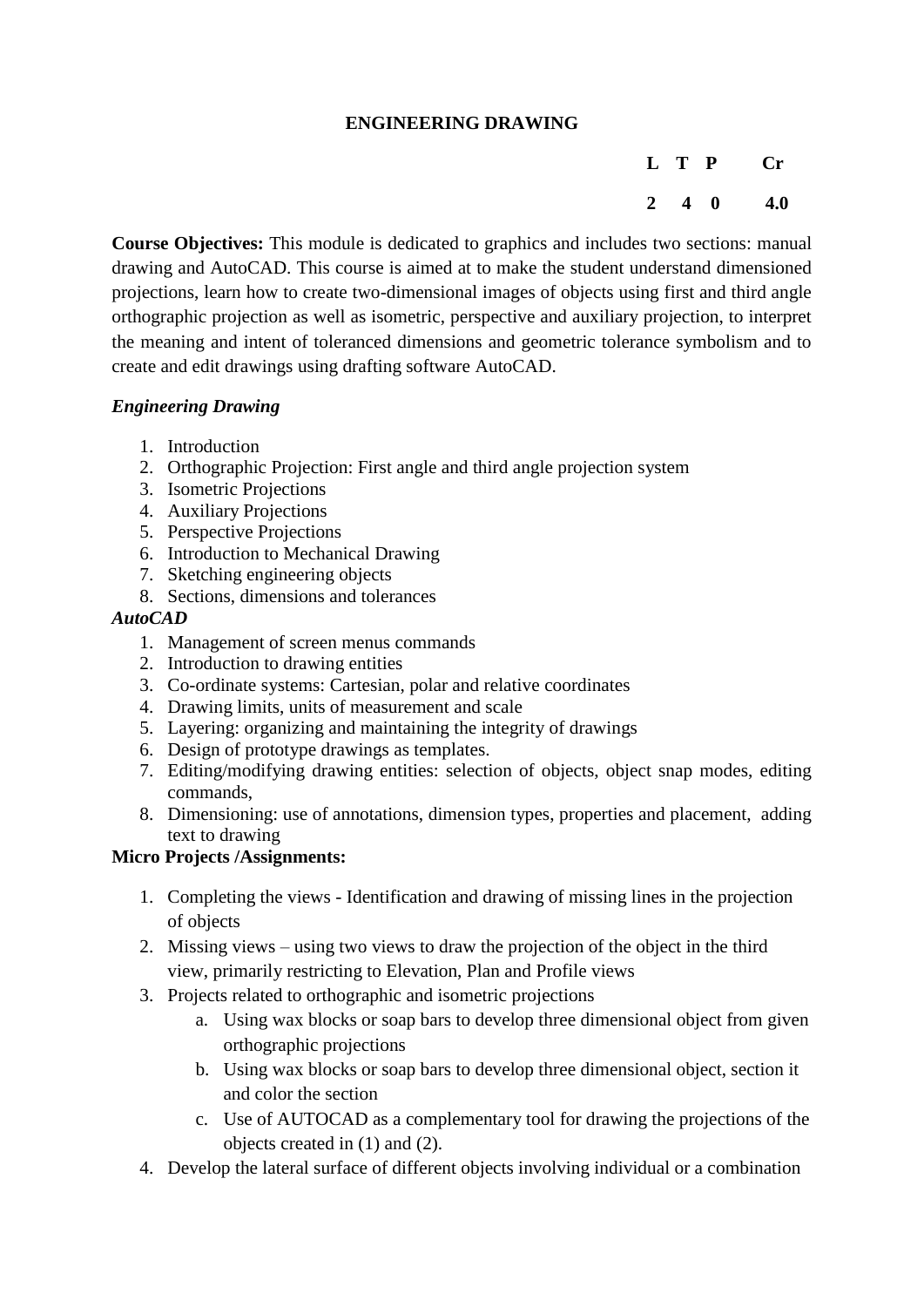of solids like Prism, Cone, Pyramid, Cylinder, Sphere etc.

5. To draw the detailed and assembly drawings of simple engineering objects/systems with due sectioning (where ever required) along with bill of materials. e.g. Rivet joints, simple bearing, wooden joints, Two plates connected with nut and bolt etc.

# **Course Learning Outcomes (CLO):**

Upon completion of this module, students will be able to:

- 1. creatively comprehend geometrical details of common engineering objects
- 2. draw dimensioned orthographic and isometric projections of simple engineering objects.
- 3. interpret the meaning and intent of toleranced dimensions and geometric tolerance symbolism;
- 4. create the engineering drawings for simple engineering objects using AutoCAD
- 5. manage screen menus and commands using AutoCAD
- 6. operate data entry modes and define drawings geometrically in terms of Cartesian, polar and relative coordinates in AutoCAD
- **7.** create and edit drawings making selections of objects, discriminating by layering and using entities, object snap modes, editing commands, angles and displacements using AutoCAD

# *Text Books:*

- *1. Jolhe, D.A., Engineering Drawing, Tata McGraw Hill, 2008*
- *2. Davies, B. L., Yarwood, A., Engineering Drawing and Computer Graphics,* Van Nostrand Reinhold *(UK), 1986*

# *Reference Books:*

- *1. Gill, P.S., Geometrical Drawings, S.K. Kataria& Sons, Delhi (2008).*
- *2. Gill, P.S., Machine Drawings, S.K. Kataria& Sons, Delhi (2013).*
- *3. Mohan, K.R., Engineering Graphics, Dhanpat Rai Publishing Company (P) Ltd, Delhi (2002).*
- *4. French, T. E., Vierck, C. J. and Foster, R. J., Fundamental of Engineering Drawing & Graphics Technology, McGraw Hill Book Company, New Delhi (1986).*
- *5. Rowan, J. and Sidwell , E. H., Graphics for Engineers, Edward Arnold, London (1968).*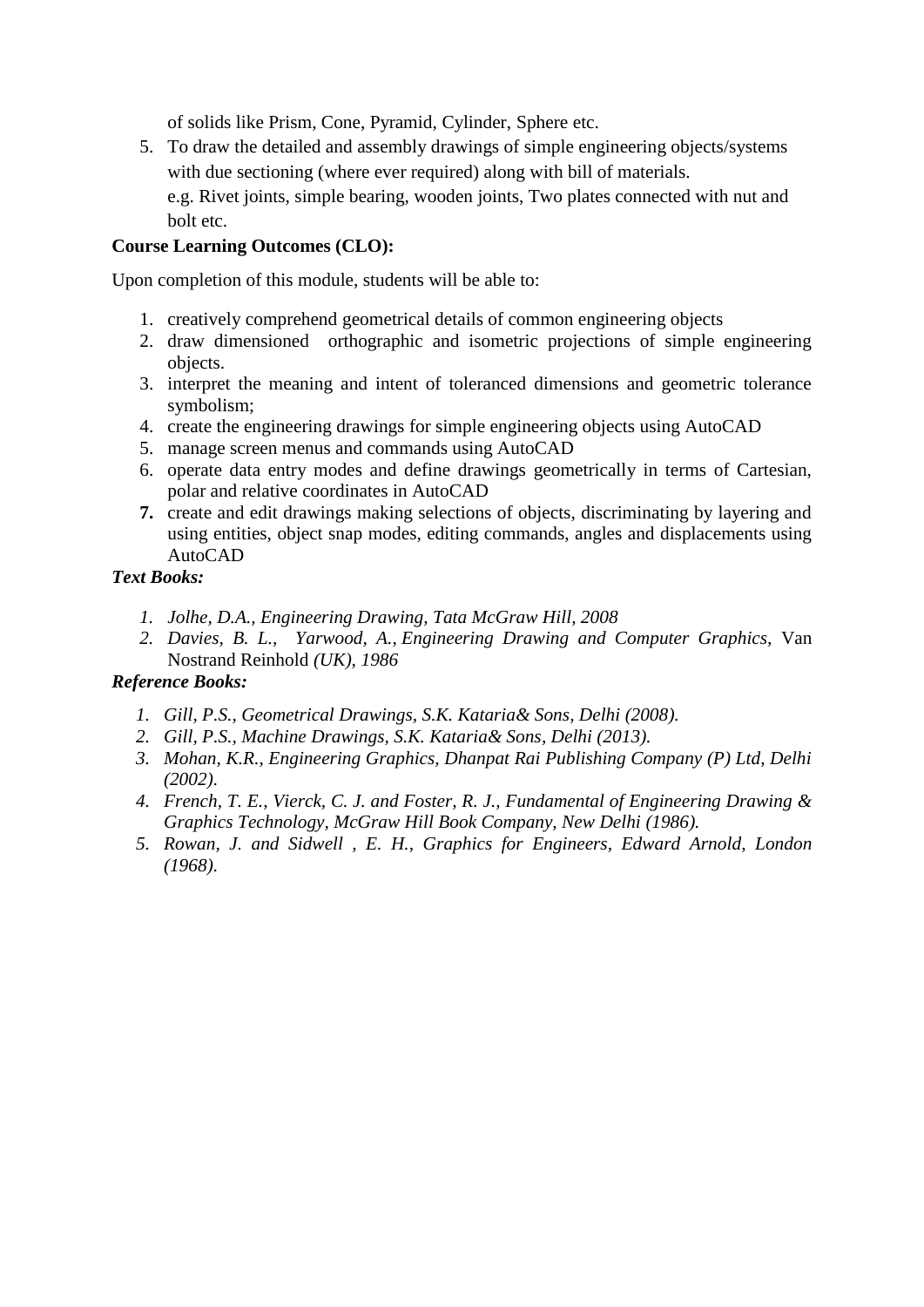# **APPLIED CHEMISTRY**

- **L T P Cr**
- **3 1 2 4.5**

#### **Prerequisite(s): None**

**Course objective:** The course aims at elucidating principles of applied chemistry inindustrial systems, water treatment, engineering materials, organic synthesis and analyticaltechniques.

# **Crystal Field Theory and Band structure of Solids**

Crystal field theory and the energy level diagrams for transition metal ions and their magnetic properties. Band structure of solids and the role of doping on band structures

#### **Molecular Spectroscopy**

Principles of spectroscopy and selection rules, Electronic and Vibrational spectroscopy, Beer-Lambert's Law, Computation of electronic and vibrational spectra.

#### **Use of Free Energy in Chemical Equilibria**

Thermodynamic functions: energy, entropy and free energy. Estimations of entropy and free energies. Free energy and emf. Cell potentials, the Nernst equation and applications. Acid base, oxidation reduction and solubility equilibria.

#### **Water Treatment and Analysis**

Hardness and alkalinity of water: Units anddetermination, Methods of softening of water: Zeolite process, Ion exchange process, mixed beddeionizer, Reverse Osmosis technique.

#### **Stereochemistry**

Representations of 3 dimensional structures, Structural isomers and stereoisomers, Configurations and symmetry and chirality, Enantiomers, Diastereomers, Optical activity, Absolute configurations and conformational analysis. Isomerism in transitional metal compounds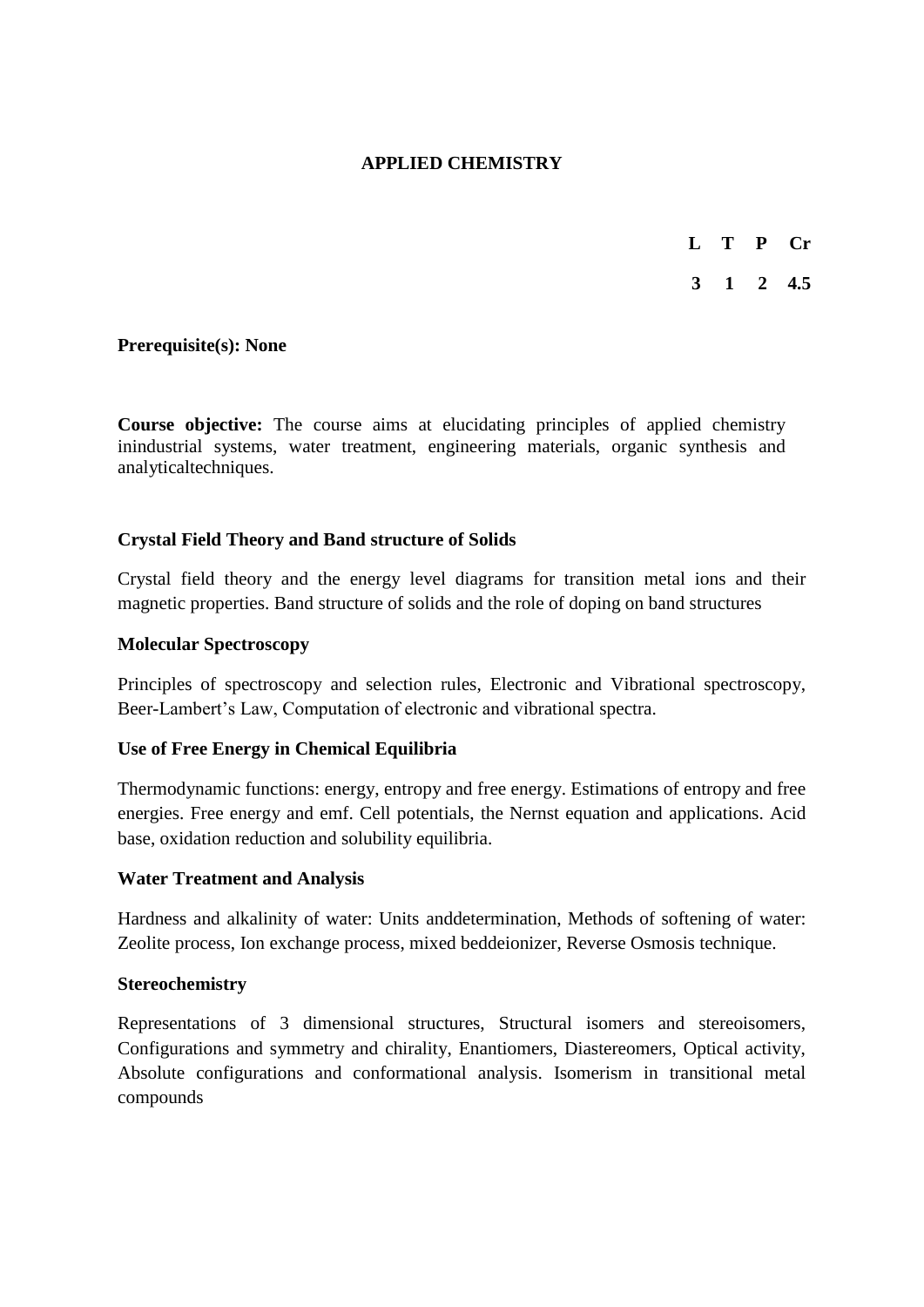# **Organic Reactions and Synthesis of a Drug Molecules**

Introduction to reactions involving substitution, addition, elimination, oxidation, reduction. Synthesis of a commonly used drug molecule, Introduction to green chemistry.

# **Novel Materials**

Nanomaterials and its application in telecommunication. Organic Light Emitting Diodes, liquid crystals, conducting polymers.

# **Laboratory Work:**

**Electrochemical measurements**: Experiments involving use of pH meter, conductivitymeter, potentiometer.

**Physical properties of liquids:** Determination of Viscosity and Surface tension

# **Computing the Infrared and UV-Vis spectra of small molecules**

**Water and its treatment**: Determination of hardness, alkalinity, chloride in aqueousmedium and removal of hardness.

**Organic Synthesis and Characterization**: Synthesis of drugs and their characterization

**Course Learning Outcomes:** After the completion of the course, the students should be able to

- 1. Demonstrate different water treatment methods like Zeolite process, ionexchange and reverse osmosis technique.
- 2. Demonstrate the chemical and magnetic properties of transition metal complexes using crystal field theory
- 3. Rationalise bulk properties and processes using thermodynamic considerations
- 4. Distinguish the ranges of the electromagnetic spectrum used for exciting different molecular energy levels in various spectroscopic techniques
- 5. List major chemical reactions that are used in the synthesis of molecules
- 6. Use laboratory techniques like pH metry, potentiometry, conductometry, volumetry, thin layer chromatography.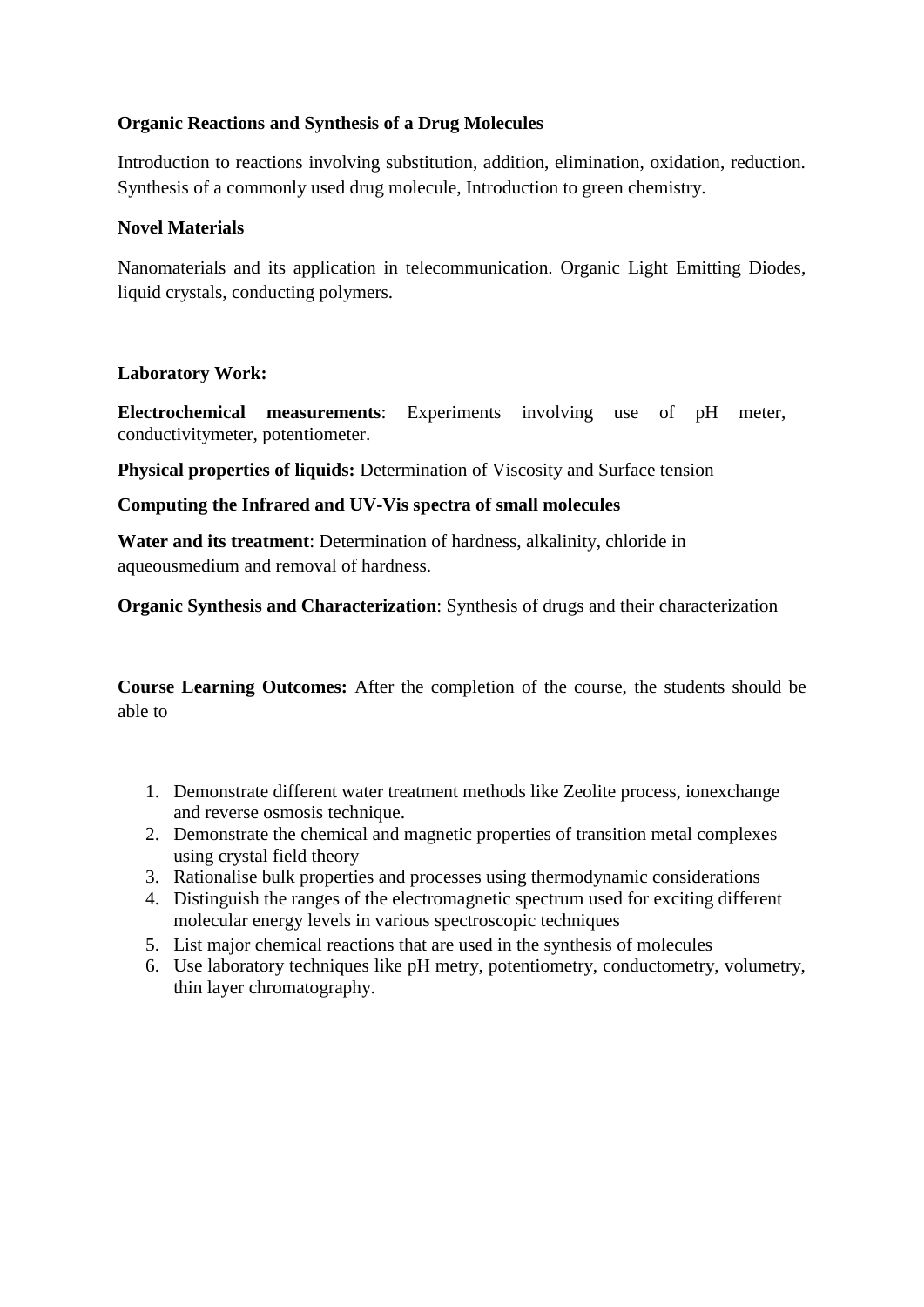#### *Recommended books:*

#### **TextBooks**

- *1. Ramesh, S. and Vairam S. Engineering Chemistry, Wiley India (2012)1sted.*
- *2. Puri, B.R., Sharma,L.R., and Pathania, M.S. Principles of Physical Chemistry,Vishal Publishing Co.(2008).*
- *3. Aggarwal, S. Engineering Chemistry: Fundamentals and Applications, CambridgeUniversity Press (2015).*
- *4. Sienko, M. J. and Plane, R. A. Chemistry: Principles and Applications, ACS Publication (1980)*

#### **ReferenceBooks**

- *1. Brown, H., Chemistry for Engineering Students, Thompson,1sted*
- *2. Sivasankar, B., Engineering Chemistry, Tata McGraw-Hill Pub. Co. Ltd, New Delhi(2008).*
- *3. Shulz, M.J., Engineering Chemistry, Cengage Learnings (2007)1sted.*
- *4. Atkins, P. and de Paula J., Atkin's Physical Chemistry, Oxford University Press (2014)*

| S.No. | Evaluation                                                           | <b>Marks</b> |
|-------|----------------------------------------------------------------------|--------------|
|       | <b>MST</b>                                                           | 25           |
|       | <b>EST</b>                                                           | 40           |
| 3.    | Sessional (May include Project/Quizes/Assignments/Lab<br>Evaluation) | 35           |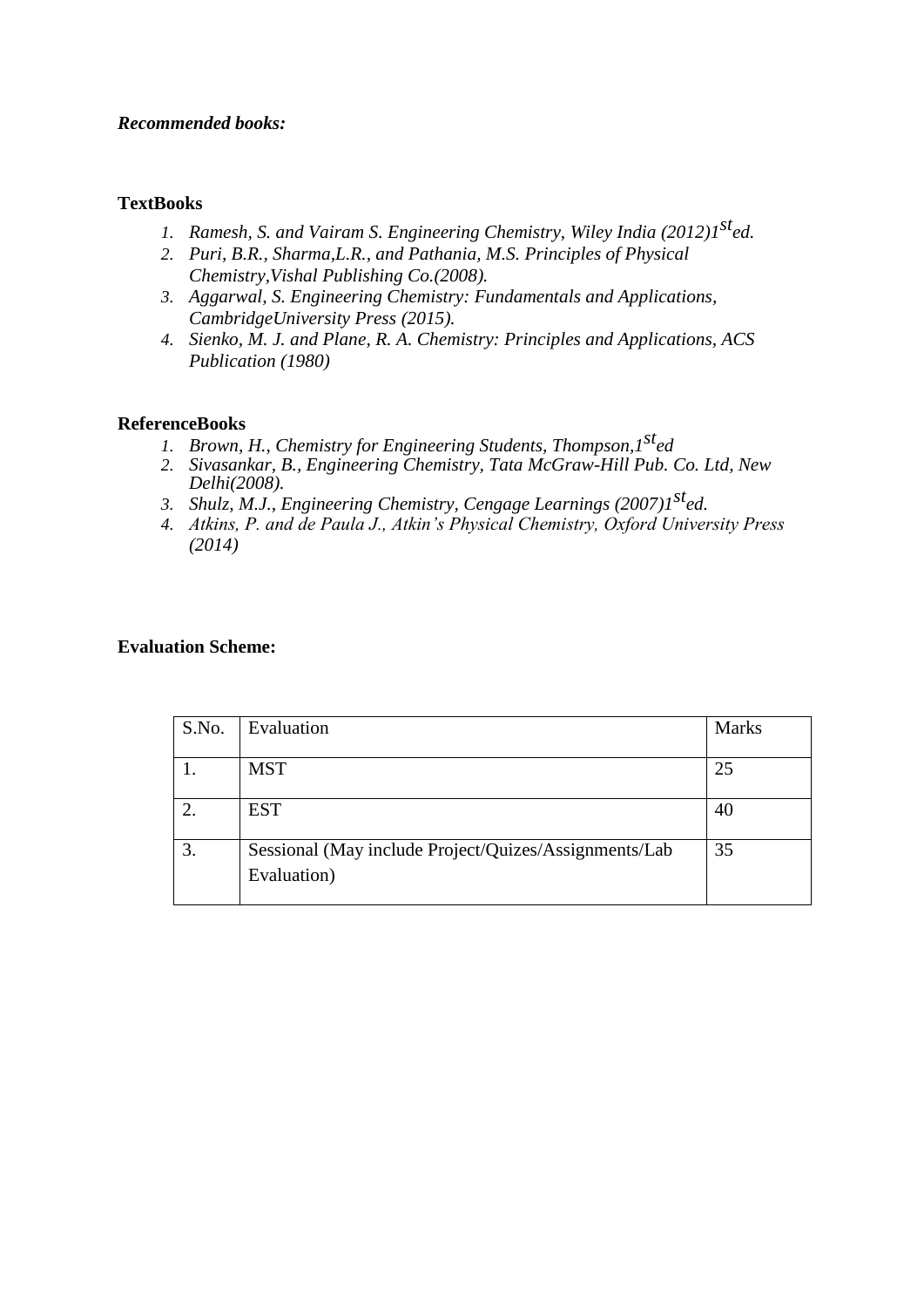#### **COMPUTER PROGRAMMING – II**

# **L T P Cr 3 0 2 4.0**

**Object Oriented Programming with C++:** Class declaration, creating objects, accessing objects members, nested member functions, memory allocation for class, objects, static data members and functions. Array of objects, dynamic memory allocation, this pointer, nested classes, friend functions, constructors and destructors, constructor overloading, copy constructors, operator overloading and typeconversions.

**Inheritance and Polymorphism:** Single inheritance, multi-level inheritance, multiple inheritance, runtime polymorphism, virtual constructors anddestructors.

File handling: Stream in C<sub>++</sub>, Files modes, File pointer and manipulators, type of files, accepting command line arguments.

**Templates and Exception Handling:** Use of templates, function templates, class templates, handling exceptions.

**Introduction to Windows Programming in C++:** Writing program for Windows, using COM in Windows Program, Windows Graphics, User Input

Laboratory work: To implement Programs for various kinds of programming constructs in C++ Language.

#### **Course learning outcomes (CLOs):**

On completion of this course, the students will be able to

- 1. Write, compile and debug programs in C++, use different data types, operators and I/O function in a computerprogram.
- 2. Comprehend the concepts of classes, objects and apply basics of object oriented programming, polymorphism andinheritance.
- 3. Demonstrate use of filehandling.
- 4. Demonstrate use of templates and exceptionhandling.
- 5. Demonstrate use of windows programming concepts usingC++

#### **Evaluation Scheme:**

| S.No. | <b>Evaluation Elements</b>                             | Weightage $(\%)$ |
|-------|--------------------------------------------------------|------------------|
|       | MST                                                    |                  |
|       | <b>EST</b>                                             |                  |
|       | Sessionals (Assignments/Projects/Tutorials/Quizzes/Lab |                  |
|       | Evaluations)                                           |                  |

#### **UES009: MECHANICS**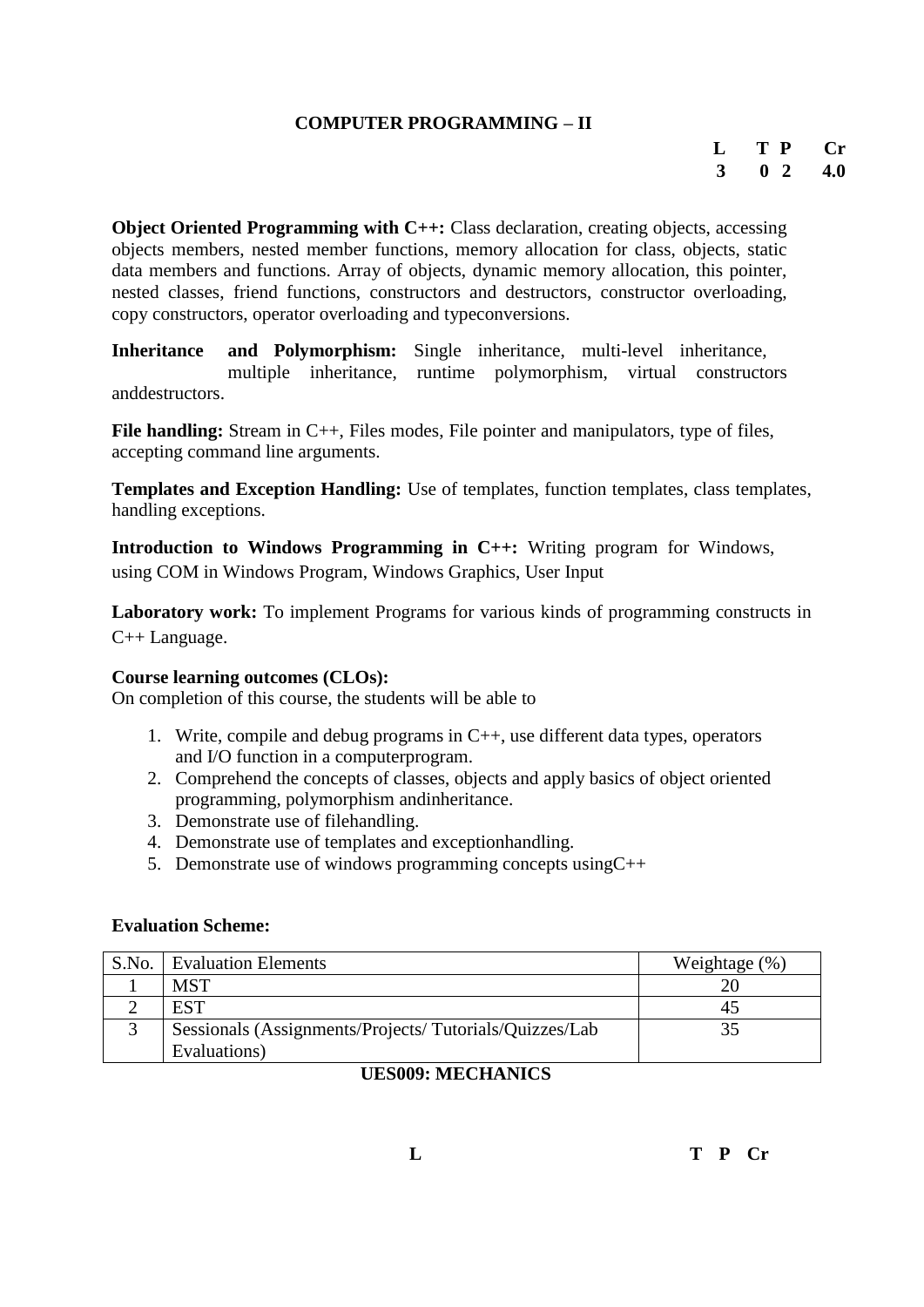#### **Course Objectives:**

The objective of this module is to help students develop the techniques needed to solve general engineering mechanics problems. Students will learn to describe physical systems mathematically so that their behavior can be predicted.

#### **Course Contents:**

#### **Review of Newton's laws of motion and vector algebra**

**Equilibrium of bodies:** Free-body diagrams, conditions of equilibrium, moment due to a force, static indeterminacy.

**Plane trusses:**Analysis of forces in members of a truss by method of joints and method of sections.

**Friction:** Sliding, belt, screw and rolling.

**Properties of plane surfaces:** First moment of area, centroid, second moment of area etc.

**Virtual work:** Principle of virtual work, calculation of virtual displacement and virtual work.

**Work and energy:** Work and energy, work-energy theorem, principle of conservation of energy, collisions, principles of momentum etc.

**Dynamics of Rigid Bodies:** Newton's Laws, D' Alembert's Principle, Energy Principles.

**Experimental project assignment/ Micro project: S**tudents in groups of 4/5 will do project on**Model Truss Bridge** 

**Experiment**: This will involve construction of a model truss bridge using steel wire and wood.

#### **Course Learning Outcomes**

The students will be able to

- 1. Determine resultants in plane force systems
- 2. Identify and quantify all forces associated with a static framework
- 3. Solve problems in kinematic and dynamic systems

#### *Text Books*

- *1. Bhattacharyya, B., Engineering Mechanics, Oxford University Press (2014).*
- *2. Beer, Johnston, Clausen and Staab, Vector Mechanics for Engineers, Dynamics, McGraw-Hill Higher Education (2003).*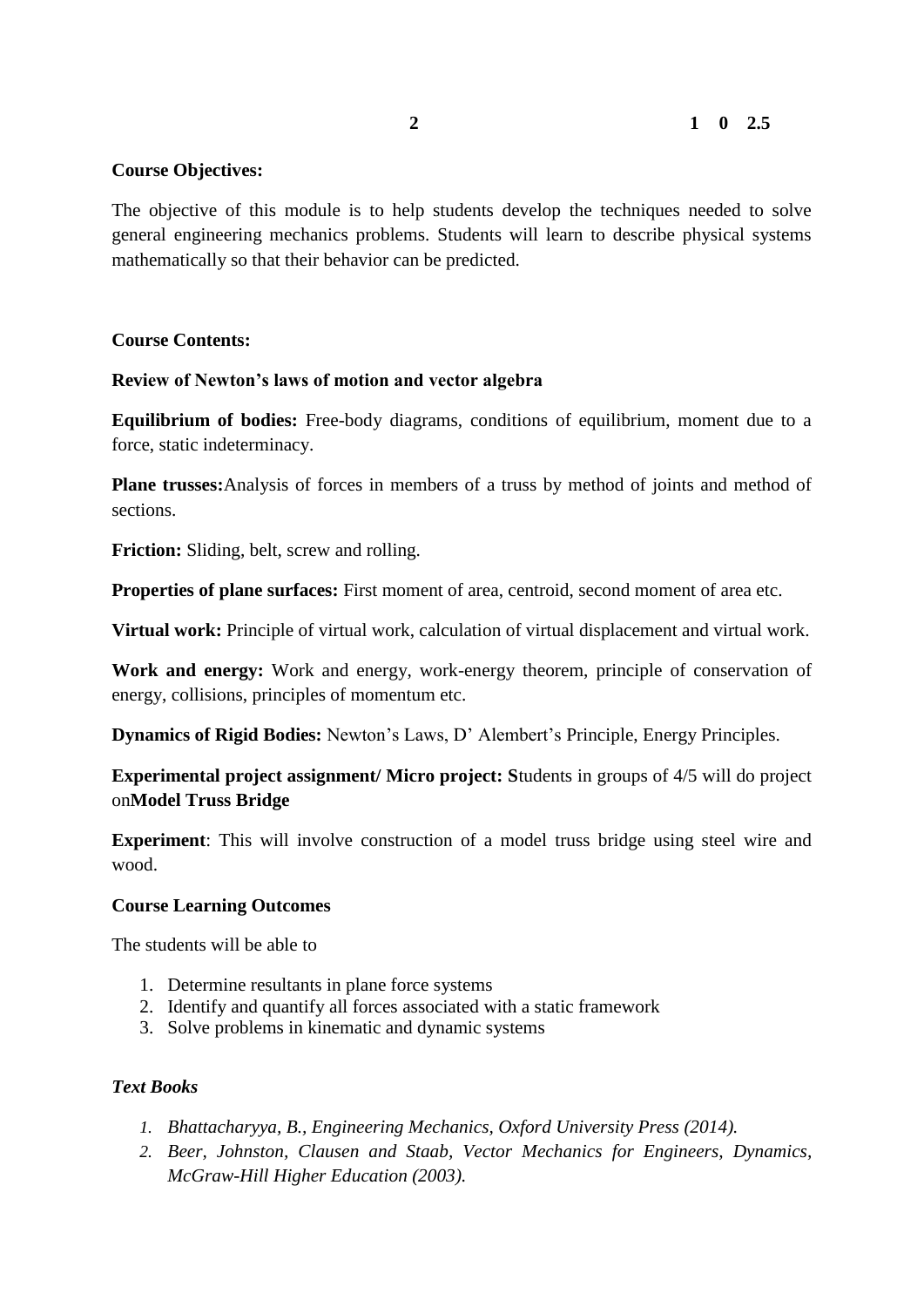# *Reference Books*

- *1. Hibler, T.A., Engineering Mechanics: Statics and Dynamics, Prentice Hall (2012).*
- *2. Shames, I. H. Engineering Mechanics: Dynamics, Pearson Education India (2006).*
- *3. Timoshenko and Young, Engineering Mechanics, Tata McGraw Hill Education Private Limited, (2006).*

| S.No. | <b>Evaluation Elements</b>                                     | Weightage $(\% )$ |
|-------|----------------------------------------------------------------|-------------------|
|       | <b>MST</b>                                                     | 30                |
|       | <b>EST</b>                                                     | 45                |
|       | Sessional (May include<br>Assignments/Projects/Tutorials/Quiz) | 25                |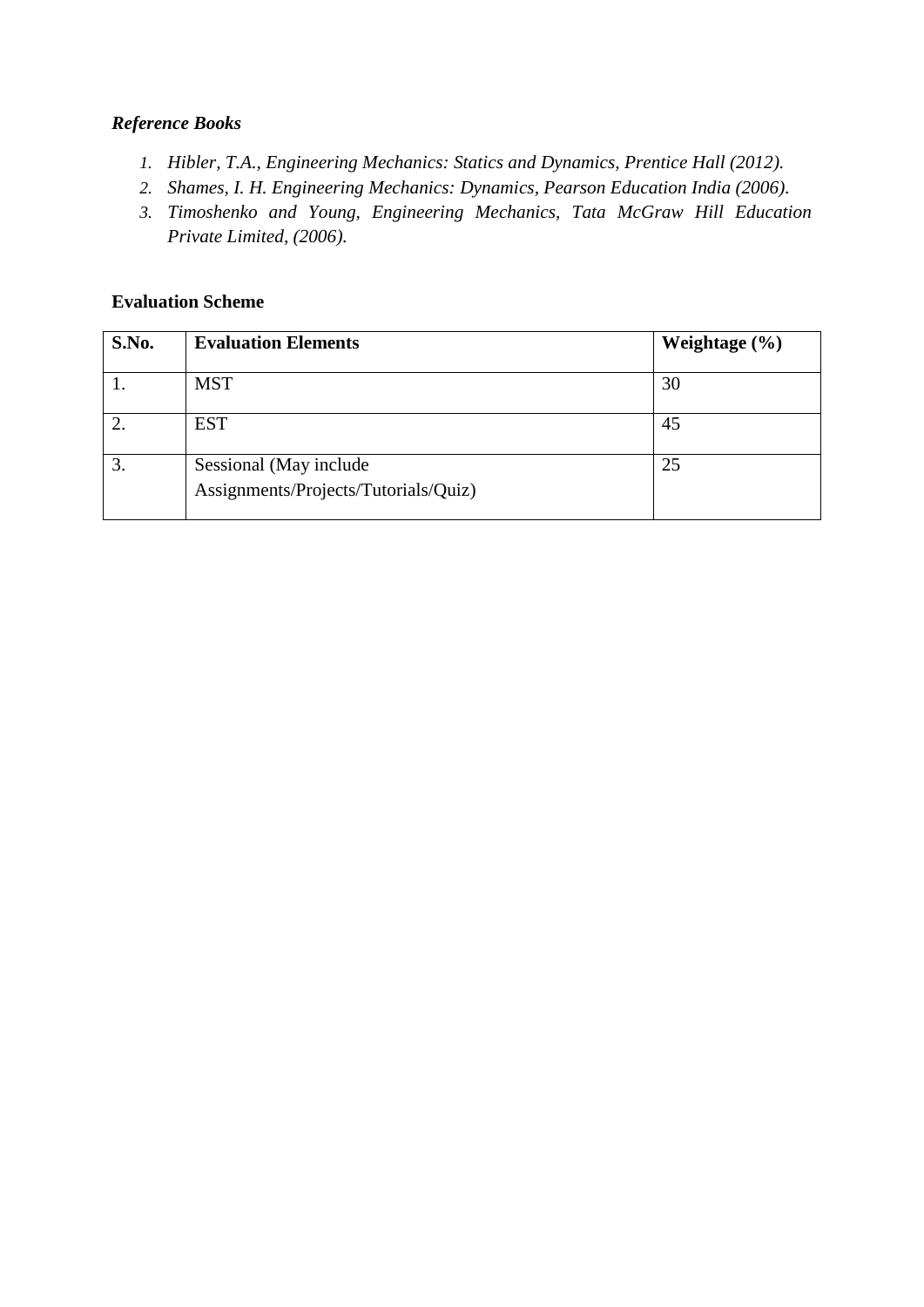#### **WORKSHOP/MANUFACTURING PROCESSES**

| $\mathbf{L}$ | T | P            | $\mathbf{C}$ |
|--------------|---|--------------|--------------|
| $\mathbf{2}$ | o | $\mathbf{R}$ | 3.5          |

**Course Objectives:** This course introduces the basic concepts of manufacturing via machining, forming, joining, casting and assembly, enabling the students to develop a basic knowledge of the mechanics, operation and limitations of basic machining tools. The course also introduces the concept of metrology and measurement of parts.

**Machining Processes:** Principles of metal cutting, Cutting tools, Cutting tool materials and applications, Geometry of single point cutting tool, Introduction to multi-point machining processes – milling, drilling and grinding, Tool Life, Introduction to computerized numerical control (CNC) machines, G and M code programming for simple turning and milling operations, introduction of canned cycles.

**Metal Casting:** Principles of metal casting, Introduction to sand casting, Requisites of a sound casting, Permanent mold casting processes.

**Metal Forming:** Forging, Rolling, Drawing, Extrusion, Sheet Metal operations.

**Joining Processes:** Electric arc, Resistance welding, Soldering, Brazing.

#### **Laboratory Work:**

Relevant shop floor exercises involving practices in Sand casting, Machining, Welding, Sheet metal fabrication techniques, CNC turning and milling exercises, Experiments on basic engineering metrology and measurements to include measurements for circularity, ovality, linear dimensions, profiles, radius, angular measurements, measurement of threads, surface roughness.

Basic knowledge and derivations related to above measurements, uncertainties, statistical approaches to estimate uncertainties, Line fitting, static and dynamic characteristics of instruments will be discussed in laboratory classes.

**Assignments:** Assignments for this course will include the topics: Manufacturing of microchips used in IT and electronics industry and use of touch screens. Another assignment will be given to practice numerical exercises on topics listed in the syllabus.

**Micro Project:** Fabrication of multi-operational jobs using the above processes as per requirement by teams consisting of 4-6 members. The use of CNC machines must be part of micro project. Quality check should be using the equipment available in metrology lab.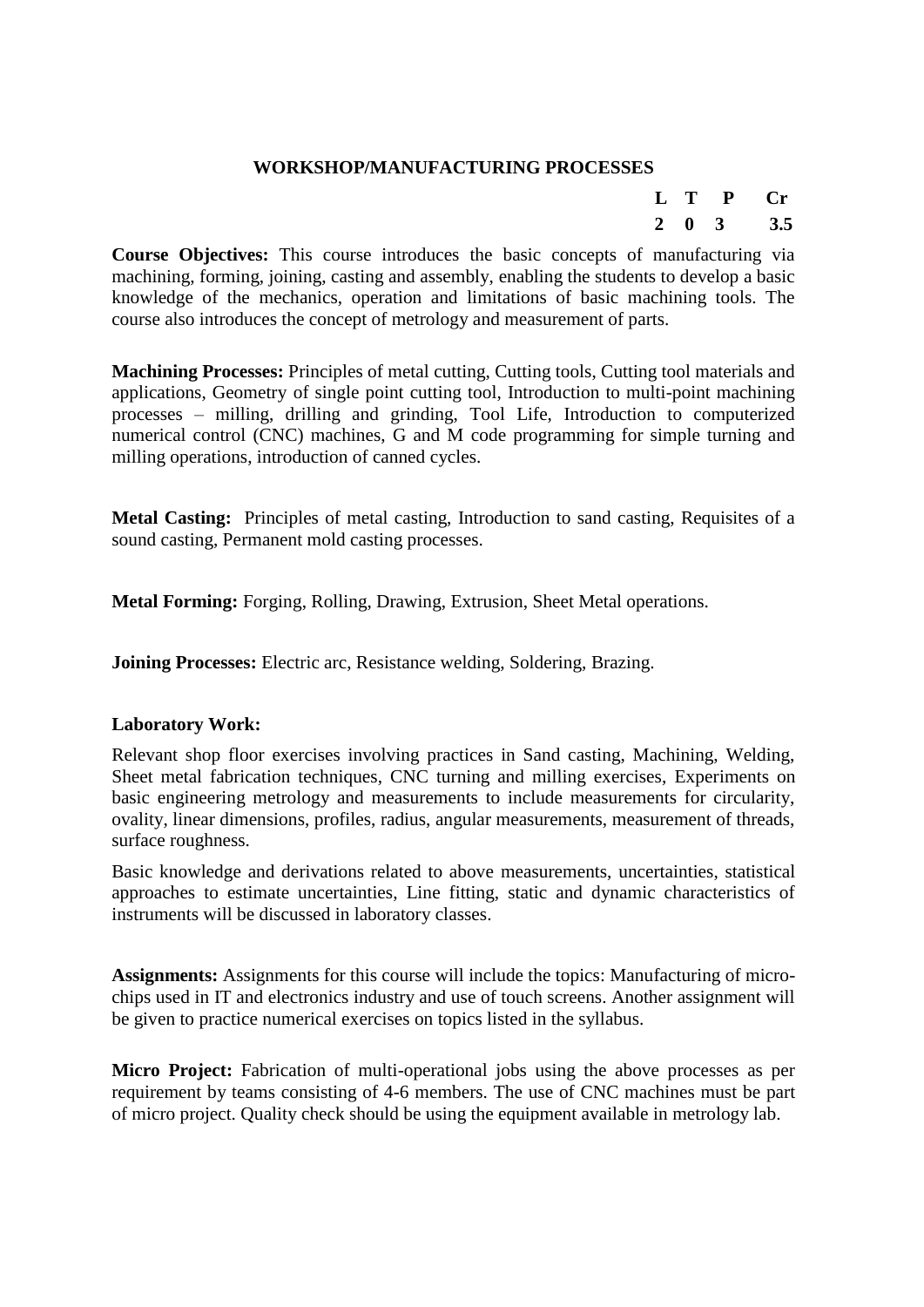#### **Course Learning Outcomes (CLO):**

Upon completion of this module, students will be able to:

- 1. analyze various machining processes and calculate relevant quantities such as velocities, forces, powers etc.;
- 2. suggest appropriate process parameters and tool materials for a range of different operations and workpiece materials;
- 3. understand the basic mechanics of the chip formation process and how these are related to surface finish and process parameters;
- 4. recognize cutting tool wear and identify possible causes and solutions;
- 5. develop simple CNC code, and use it to produce components while working in groups.
- 6. perform calculations of the more common bulk and sheet forming, casting and welding processes and given a particular component.
- 7. select the most appropriate manufacturing process to achieve product quality through the efficient use of materials, energy and process.

#### *Text Books:*

- *1. Degarmo, E. P., Kohser, R. A. and Black, J. T., Materials and Processes in Manufacturing, Prentice Hall of India (2002).*
- *2. Kalpakjian, S. and Schmid, S. R., Manufacturing Processes for Engineering Materials, Pearson Education Asia (2000).*

#### *Reference Books:*

- *1. Chapman, W. A. J., Workshop Technology, Vol.1 & II, Arnold Publishers (2001).*
- *2. Zimmer E. W. and Groover, M. P., Computer Aided Designing and Manufacturing, Prentice Hall of India (2008).*
- *3. Pandey, P. C. and Shan, H. S., Modern Machining Processes, Tata McGraw Hill (2004).*
- *4. Mishra, P. K., Non-Conventional Machining, Narosa Publications (2006).*
- *5. Campbell, J. S., Principles of Manufacturing, Materials and Processes, Tata McGraw Hill Company (1995).*
- *6. Lindberg, A. R., Process and Materials of Manufacture, Prentice Hall of India (1998).*

| Sr. No.        | <b>Evaluation elements</b>                                                                                          | Weightage |
|----------------|---------------------------------------------------------------------------------------------------------------------|-----------|
|                |                                                                                                                     | (%)       |
|                | <b>MST</b>                                                                                                          | 25        |
| $\overline{2}$ | <b>EST</b>                                                                                                          | 40        |
|                | Sessional: (may include the following)                                                                              |           |
| 3              | Assignment, Sessional (includes Regular Lab assessment and<br>Quizzes Project (including report, presentation etc.) | 35        |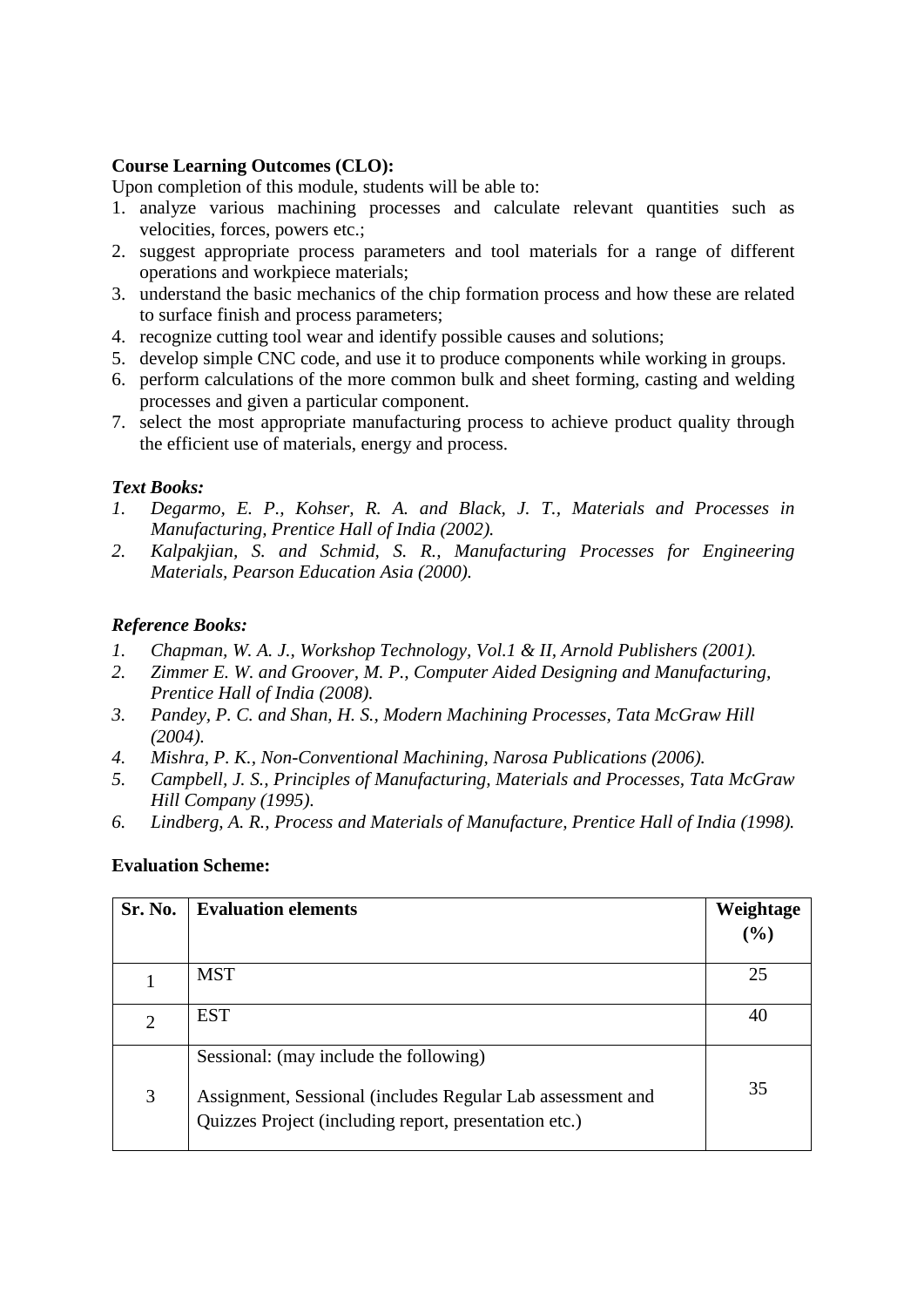# **PROFESSIONAL COMMUNICATION**

**L T P Cr 2 - 2 3**

**Course objective:** To introduce the students to effective professional communication. The student will be exposed to effective communication strategies and different modes of communication. The student will be able to analyze his/ her communication behavior and that of the others. By learning and adopting the right strategies, the student will be able to apply effective communication skills, professionally and socially.

# **Detailed Contents:**

# **1. Communication**

- 1.1 Meaning
- 1.2 Barriers
- 1.3 7 Cs of effective communication
- 1.4 Interpersonal Communication skills.

#### **2. Technical Communication Skills in English**

- 2.1 Paragraph development
- 2.2 Forms of writing
- 2.3 Abstraction and Summarization of a text
- 2.4 Technicalities of letter writing
- 2.5 Internal and external organizational communication
- 2.6 Technical Reports
- 2.6 Proposals.

# **3. Professional Communication Skills in English (Oral)**

- 3.1 Power point presentations
- 3.2 Group Discussions

# 4. **Professional Communication Skills in English (Written):**

- 4.1 Designing Effective Job Application
- 4.2 Resumes

#### **Laboratory work:**

- 1. Pre -assessment of oral and written communication and feedback.
- 2. Training in oral and written English through language software
- 3. Training for Group Discussions through simulations and role plays
- 4. Training for effective presentations.
- 5. Project based team presentations.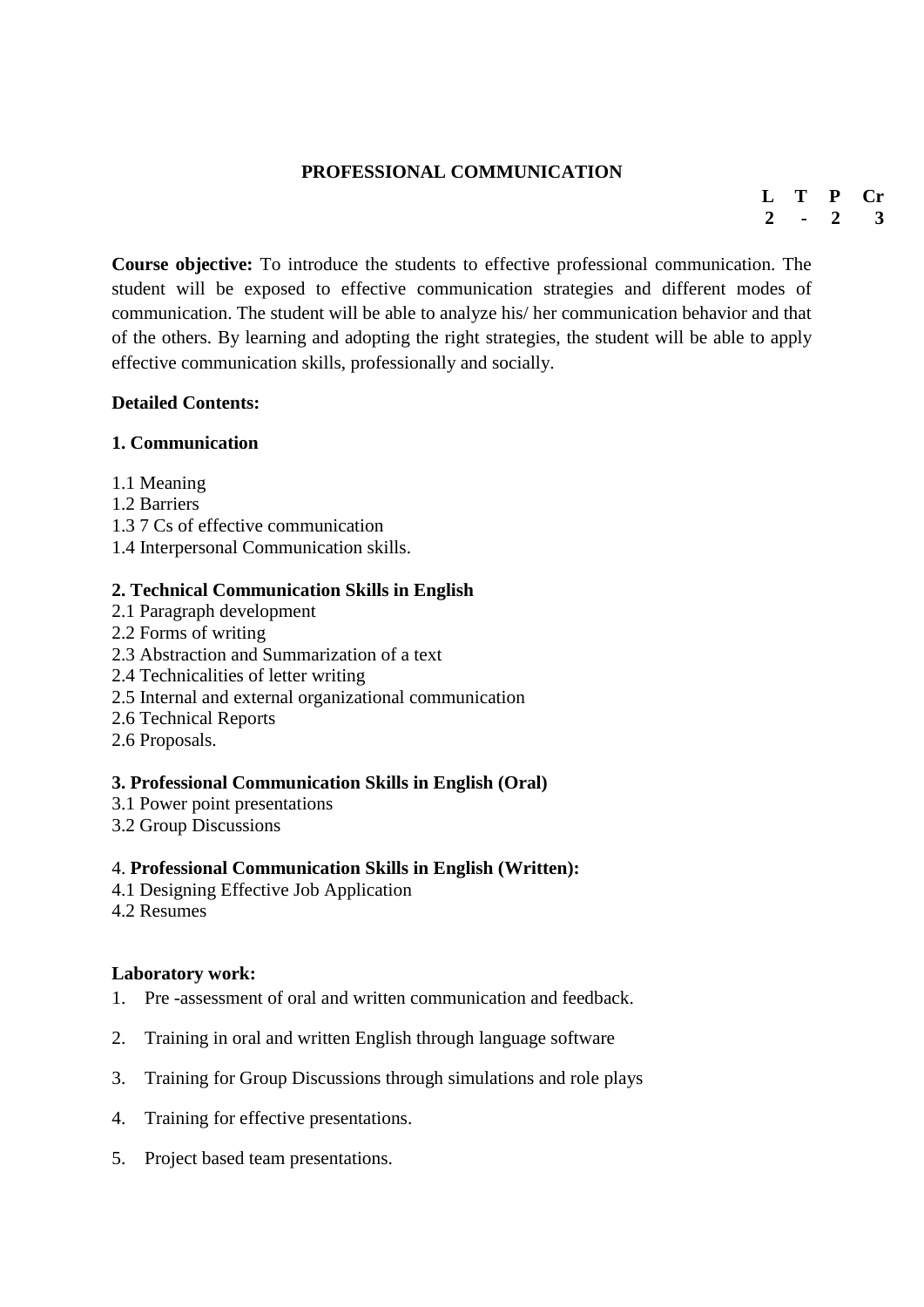**Minor Project (if any):** Team projects on technical report writing and presentations.

# **Course learning outcome (CLO):**

- 1. Apply communication concepts for effective interpersonal communication.
- 2. Select the most appropriate media of communication for a given situation.
- 3. Speak assertively and effectively.
- 4. Write objective organizational correspondence.
- 5. Design effective resumes, reports and proposals .

#### *Text Books:*

1.*Lesikar R.V and Flately M.E., Basic Business Communication Skills for the Empowering the Internet Generation. Tata Mc Graw Hill. New Delhi (2006).*

*2.Raman,M& Sharma, S.,Technical Communication Principles and Practice, Oxford University Press New Delhi.(2011).*

*3.Mukherjee H.S.,Business Communication-Connecting at Work,Oxford University Press New Delhi, (2013).* 

# *Reference Books:*

1.*Butterfield, Jeff.,Soft Skills for everyone,Cengage Learning New Delhi,(2013).*

2.*Robbins, S.P., &Hunsaker, P.L.,Training in Interpersonal Skills,Prentice Hall of India New Delhi,(2008).* 3.*DiSianza,J.J &Legge,N.J.,Business and PrfofessionalCommunication,Pearson Education India New Delhi,(2009). 4. Communication Skills*. Sanjay Kumar and PushpLata. Oxford University Press. 2011.

*5. Study Writing.* Liz Hamp-Lyons and Ben Heasly. Cambridge University Press. 2006.

| S.No. | <b>Evaluation Elements</b>                                      | Weightage $(\%)$ |
|-------|-----------------------------------------------------------------|------------------|
| . .   | <b>MST</b>                                                      |                  |
|       | <b>EST</b>                                                      | 35               |
| 3.    | Sessionals (Group Discussions; professional                     | 40               |
|       | presentations; panel discussions; publics peaking; projects, qu |                  |
|       | izzes)                                                          |                  |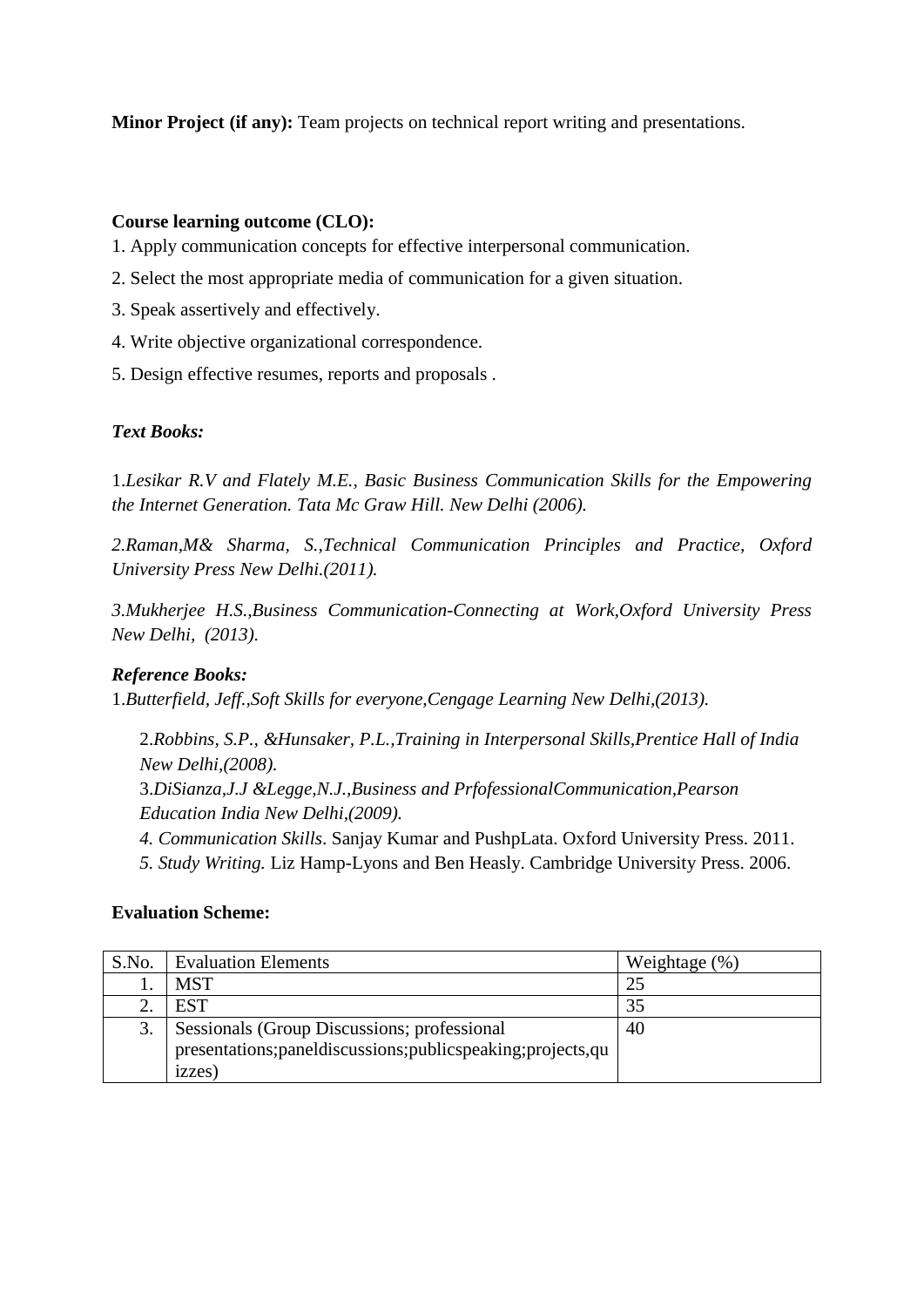# **Mathematics - II**

**L T P Cr 3 1 0 3.5**

**Course Objectives**: To introduce students the theory and concepts of linear algebra, Laplace transformation, Fourier series and Fourier transformation which will equip them with adequate knowledge of mathematics to formulate and solve problems analytically.

#### **Linear Algebra:**

**Matrices:** Elementary transformations, Rank of a matrix using row reduced echelon form, Solution of system of linear equations, Matrix inversion, Different types of matrices (symmetric, skew symmetric, orthogonal, Hermitian, skew Hermitian, unitary).

**Vector Space:** Linear spaces, Subspaces, Basis and dimension, Linear transformation, range , kernel of linear map, rank and nullity, inverse of linear transformation, rank - nullity theorem, matrix associated with linear transformation and linear transformation associated with a matrix, Eigen-values, Eigen-vectors and their properties and Diagonalization process, Inner product spaces, norm of a vector and Gram-Schmidt orthogonalisation process.

**Laplace Transform:** Definition and existence of Laplace transformsand its inverse, Properties of the Laplace transforms, Unit step function, Applications to solve initial and boundary value problems.

**Fourier series:** Introduction, Fourier series on arbitrary intervals, Convergence of Fourier series, half range expansions.

**Fourier Transform:** Fourier Integral theorem (without proof), Fourier transform of a function, Fourier sine and cosine integral theorem, Fourier sine and cosine transform and their properties.

**Course Learning Outcomes**: Upon completion of this course, the students will be able to:

- 5. solve systems of linear equations by using elementary row operations.
- 6. identify the vector spaces/subspaces and to compute their bases/orthonormal bases. Further, students will be able to express linear transformation in terms of matrix and find the eigen values and eigen vectors.
- 7. find the Laplace transformations and inverse Laplace transformations for various functions. Using the concept of Laplace transform students will be able to solve the initial value and boundary value problems.
- 8. find the Fourier series expansions of periodic functions and Fourier integral and transform of various functions.
- 9.